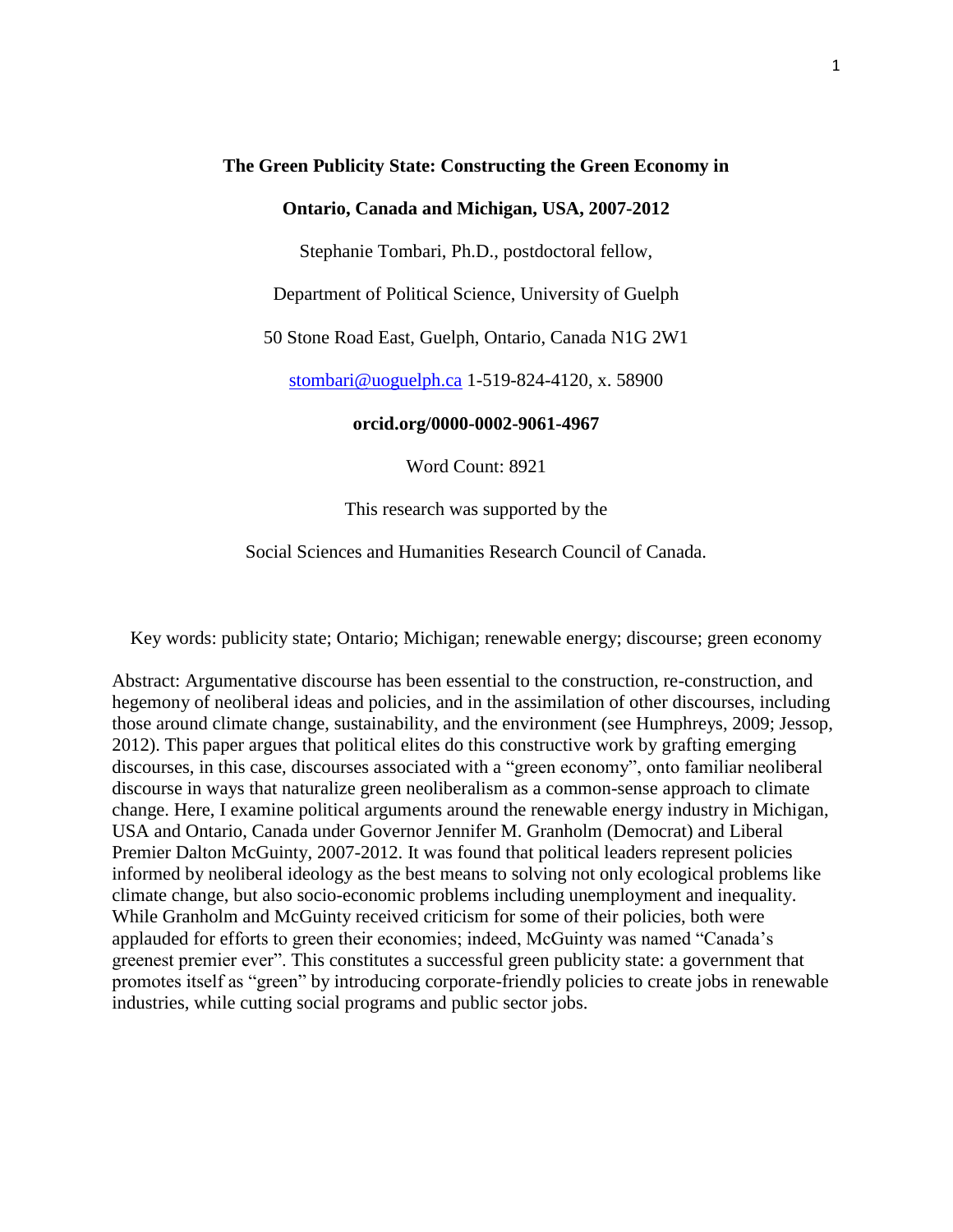#### *Introduction*

Neoliberalism has been described as the "hegemonic ideology of our time" (Humphreys, 2009, 320; see also Sum, 2009; Schmidt, 2011; Springer, 2012). Argumentative discourse has been essential to the construction, re-construction, and hegemony of neoliberal ideas and policies, and in the assimilation of other discourses, including those around climate change, sustainability, and the environment (see Humphreys, 2009; Jessop, 2012). This paper argues that political elites do this constructive work by grafting emerging discourses, in this case, discourses associated with a "green economy", onto familiar neoliberal discourse in ways that naturalize green neoliberalism as a common-sense approach to climate change. At the same time, this paper adopts a broadly political economic view of what constitutes neoliberal discourse: "the efficiency" of the free market, the rationality of tax cuts and "regulatory reform", "the necessity" of deficit reduction and austerity, and the importance of "economic competitiveness" (see for example Cerny, 1997; Harvey, 2005; Humphreys, 2009; McBride and Whiteside, 2011; McBride, 2014). Underlying this discourse is the idea that there is a limited role for the state. Thus, 40 years of rolling back the welfare state has been a prescription for "lean government", and a result of it: tax cuts on corporations and high earners are deemed essential for business to compete in the market. Cuts to spending have included "state functions aimed at curbing socially and environmentally destructive effects of capitalist production" (McCarthy and; p. 276; see also Sum, 2009). However, despite discourses around a "free market", neoliberal-minded governments must, and do intervene to open new markets, as in the commodification of carbon via tradeable permits (see Peck, 2010; Graefe, 2007; Humphreys, 2009).

Neoliberal discourses such as these have been grafted onto discourses of a green economy. For example, political elites frame renewable energy as a "win-win" for both the economy and climate change. However, sustainability scholars maintain that social equity and cultural diversity are fundamental to the construction of a green economy, as is ecological resilience and economic prosperity (see for example, Nieto, 1998; UNRISD, 2011; James, 2015). Thus, some scholars argue that deregulation and austerity have no place in the green economy, if it is to meet the long-term needs of people and planet (Jessop, 2012; UNRISD, 2011). This is because "issues of sustainability are always seen in relation to other core conditions of human social life" (James, 2015, xvi). So, while politicians may claim that a renewable energy sector will create a "winwin" green economy and good jobs, they may argue too of the necessity of cuts to regulation and social spending, which is inconsistent with principles of a sustainable green economy.

# *The cases: Michigan, USA and Ontario, Canada*

This paper conducts a comparative analysis of the discourses of green neoliberalism in the neighbouring jurisdictions of Michigan, USA and Ontario, Canada. In manufacturing regions like Ontario and Michigan where the fossil fuel industry does not dominate the political discourse, renewable energy policies have helped spark a new manufacturing cluster emphasizing green energy technology, production, and storage (Hess, 2012). Both Michigan and Ontario have introduced legislation aimed at growing the renewable energy sector, attracting foreign investment, reducing greenhouse gases, and creating jobs. In 2008, Michigan Democrat Governor Jennifer Granholm signed the Clean, Renewable, and Efficient Energy Act (hereafter referred to as "CREE"). The legislation includes a Renewable Energy Standard, which required 10 percent of Michigan's energy needs be supplied by renewable energy (RE) sources by 2015 (US Department of Energy, 2013 June 6). To meet the 10 percent target, large scale electricity producers Detroit Edison and Consumer Energy were required under the Act to increase their RE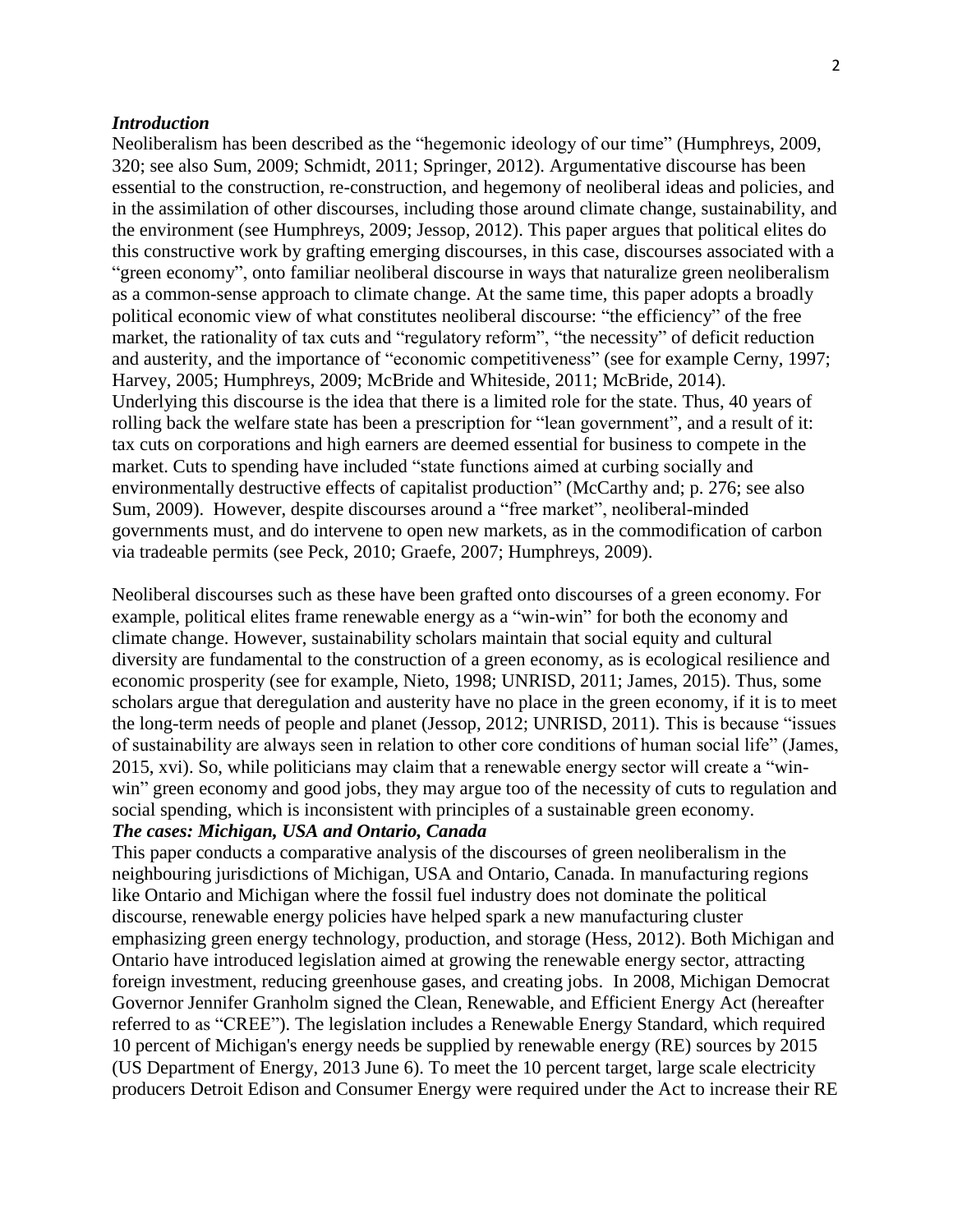capacity. Utility companies with two million or more customers were required to have 300 megawatts (MW) of green energy by the end of 2013, and 600 MW by the end of 2015 in order to meet Michigan's10 percent RPS (ibid)<sup>1</sup>. The exclusive use of typical RE sources like solar, wind, biogas, or hydro was not necessary for utility companies to reach these MW targets; Advanced Cleaner Energy Credits (ACECs) and Energy Optimization Credits (EOCs) are corporate tax and trading credits that could be used for compliance with Michigan's RE standards using other approved energy sources, such as carbon capture and storage technology (US Department of Energy, 2013 June 6). Up to 10 per cent of a utility's RE requirement could be met with one or a combination of these two credits (DSIRE, 2015 November 19). One year after the CREE, Ontario Liberal Premier Dalton McGuinty signed the Green Energy and Economy Act, 2009. The Green Energy and Economy Act, 2009 (GEEA) was the first legislation of its kind in North America. The heart of the act was the feed-in-tariff (FIT) program. To stimulate investment and jobs in RE technology, research, and manufacturing in Ontario, the FIT paid premium rates per kilowatt hour for electricity produced using renewable energy sources, including solar, wind, biogas, biofuel, geothermal, tidal, and water<sup>2</sup> (ibid). The GEEA also includes a Micro FIT program for electricity under 10 kilowatts (KWh), such as solar panels on homes and small businesses<sup>3</sup>. As of 2012, the FIT had helped attract more than \$27 billion in private sector investment and 30 new clean energy companies (Blue Green Canada, 2012, 11). After seven years and five revisions, the Liberal government under Kathleen Wynne decided to wind down the FIT, citing increased energy conservation and a new cap and trade program as means to reducing greenhouse gasses in the province. In December 2016, Ontario's Independent Electricity System Operator (IESO) accepted its final FIT contract applications.

Both the CREE and GEEA included mechanisms to help create local green jobs; indeed, McGuinty saw job creation in part as a necessary means to securing public support for the high costs of electricity associated with a feed-in-tariff (George Smitherman interview, September 4, 2014). To qualify for FIT payments, applicant companies were required to demonstrate the use of local materials and/or workers in their renewable energy projects, which could include jobs in manufacturing, construction, and maintenance as well as "soft services" such as accountants, lawyers, and advertisers (Smitherman, September 4, 2014). When Japan filed a trade dispute under the GATT III:8 (a) for discrimination against foreign firms in 2011, the WTO ruled that Ontario's domestic content requirement for FIT contracts was invalid under international trade law (WTO DS412, 2013 May 6; Walkom, 2013 June 5). The Canadian government countered, arguing that the local content requirement (LCR) was subject to exemption because the electricity produced by Hydro One was for public procurement (Sinclair and Trew, 2015). The WTO Dispute Resolution Body ruled against Canada, maintaining that Hydro One and municipal suppliers "profit from the resale of electricity" and in competition with other suppliers (ibid, p. 21).

Under the CREE, electricity producers and RE firms could earn 10 percent or 0.1 MW towards one bonus Renewable Energy Credits (RECs) credit for using Michigan-manufactured equipment and in-state workers to build their facilities, respectively (Michigan Legislature,

l

<sup>1</sup> A 2MW wind turbine generates electricity to power approximately 400 homes (Kenward, 2011 July 14).

<sup>2</sup> For example, as of 2013, solar rooftop mount is 54.9 cents for ≤10 kW (down from 80.2 cents in the original scheme), and 48.7 cents for > 500 KW (down from 53.9). Wind is 11.5 cents for all KW sizes (down from 13.5 cents in the original scheme)

 $3$  To further help stimulate RE demand, the Ontario government set provincial GHG reduction targets at six percent below 1990 levels by 2014, and 15 percent by 2020.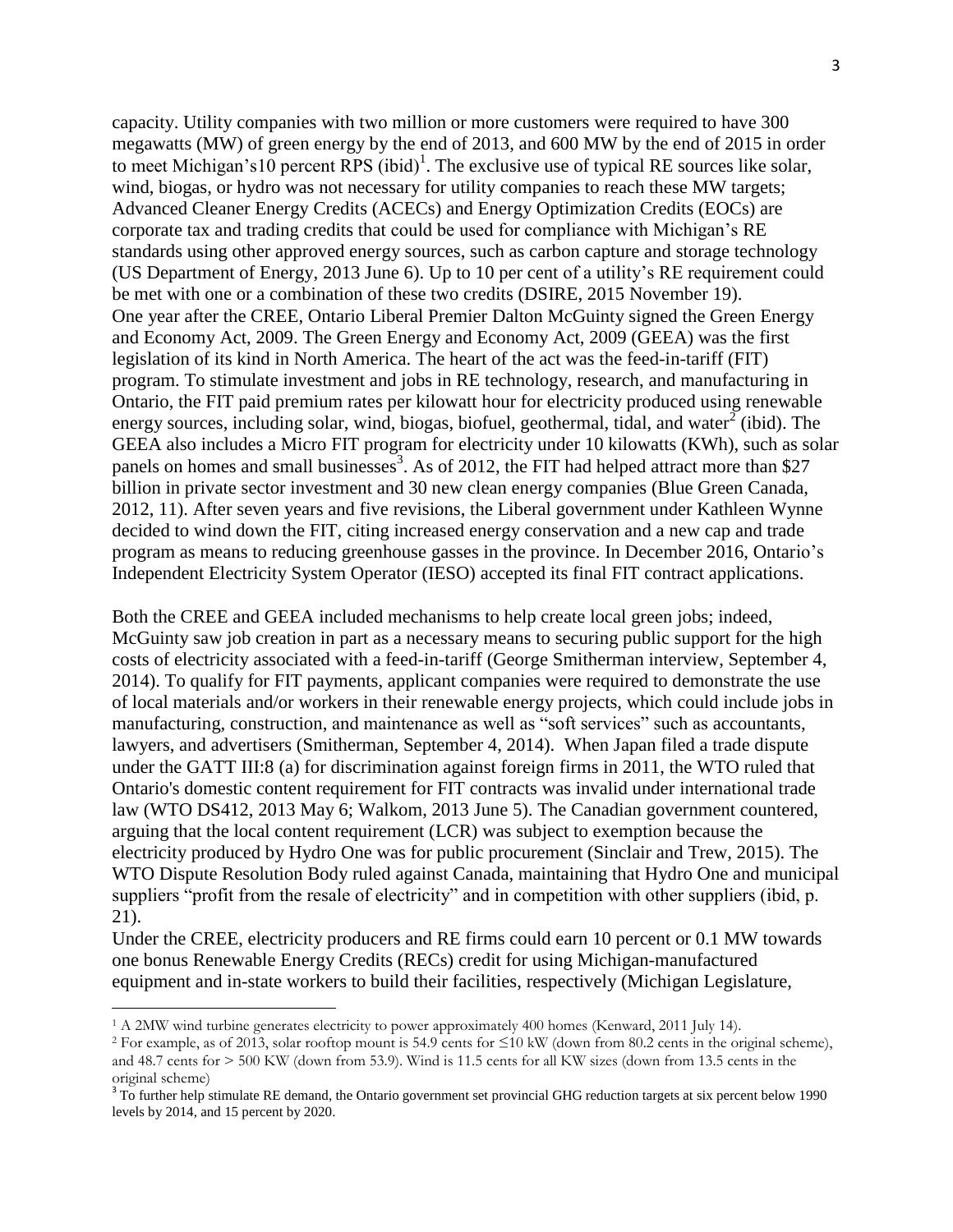Public Act No. 295, 2008; see also Teurck, Bachman, and Head, 2012 September 24). Companies could then put their RECs toward meeting the state's renewable energy targets. But in June 2013, the US Court of Appeals for the Seventh Circuit ruled against Michigan's modest effort to stimulate a locally-sourced renewable energy industry, arguing that "Michigan cannot, without violating the commerce clause of Article I of the Constitution, discriminate against outof-state renewable energy" (Martis, 2013 June 18).

So, while the World Trade Organization has constrained nation-states like the US and Canada (and as an extension, subnational jurisdictions like Michigan and Ontario) from taking measures to stimulate local green jobs, federal courts have also made similar competition rulings against individual states like Michigan. These constraints may contribute to similarities in the ways the two jurisdictions link argumentative claims for the green economy with job creation.

However, there are institutional differences that may contribute to different argumentative discourses in the two jurisdictions. Michigan operates under a bicameral, presidential-style system with term-limited governors; Ontario functions under a Westminster parliamentary system with a unicameral legislature, and no limit to a premier's term. Michigan interviewees for this study argued that term limits make influencing public policy more difficult for actors with few financial resources, than if there were no limits on gubernatorial service. Democrat Jennifer Granholm served two terms as governor: 2002-2006 and 2006-2010. Liberal Leader Dalton McGuinty was premier from October 2003 through January 2013, ending his tenure after three terms and nine years by stepping down as party leader. Furthermore, the Ontario premier held a majority government until October 6, 2011, whereas Governor Granholm faced a Republicandominated state legislature for all but two years of her tenure. Because the fusion of the executive and legislative branches in a Westminster system gives a premier more institutional power than a governor, McGuinty's two majorities gave him room to make bold arguments about the green economy that would have been difficult for his Michigan counterpart.

## *Theoretical framework*

To examine policy discourse around the green economy in Michigan and Ontario, this paper draws on critical approaches to communication studies. Critical political communication is well suited for examining power at the level of discourse. Antonio Gramsci theorized that ideas, and the communication of ideas, have hegemonic power, whereby the political and economic elite rule the majority not by brute force but through the naturalization of otherwise unnatural ideas, such as the hierarchical wage-labour relationship between employer and worker. This is one way that policies benefitting the few can be framed as benefitting everyone, and how austerity can be framed as necessary for sustainability.

But hegemony is not a static or permanent condition. Rather, it is "a continual process of articulation – of striving to frame various definitions of reality within one particular ideological formation of the dominant society" (Lewis, 1992, 280 in reference to S. Hall, 1982). Economic vocabularies of neoliberalism have been critiqued by cultural scholars as intentional political constructions. For example, political elites have swapped "citizen" for "customer", changing the way that we think about the economy and our position in society (Holborow, 2007; Massey, 2013a, 2013b). Finn (2000) argues that part of corporate strategy has been to flood the political discourse with terms like "big government", "debt crisis", "competitiveness" and "welfare cheats", thereby "forcing those on the left to debate key issues in the language of the right" (p. 4). This neoliberal discourse helps limit the policy choices political elites perceive are available to address a given problem. For example, Gibson (1999) found that the pursuit of neoliberal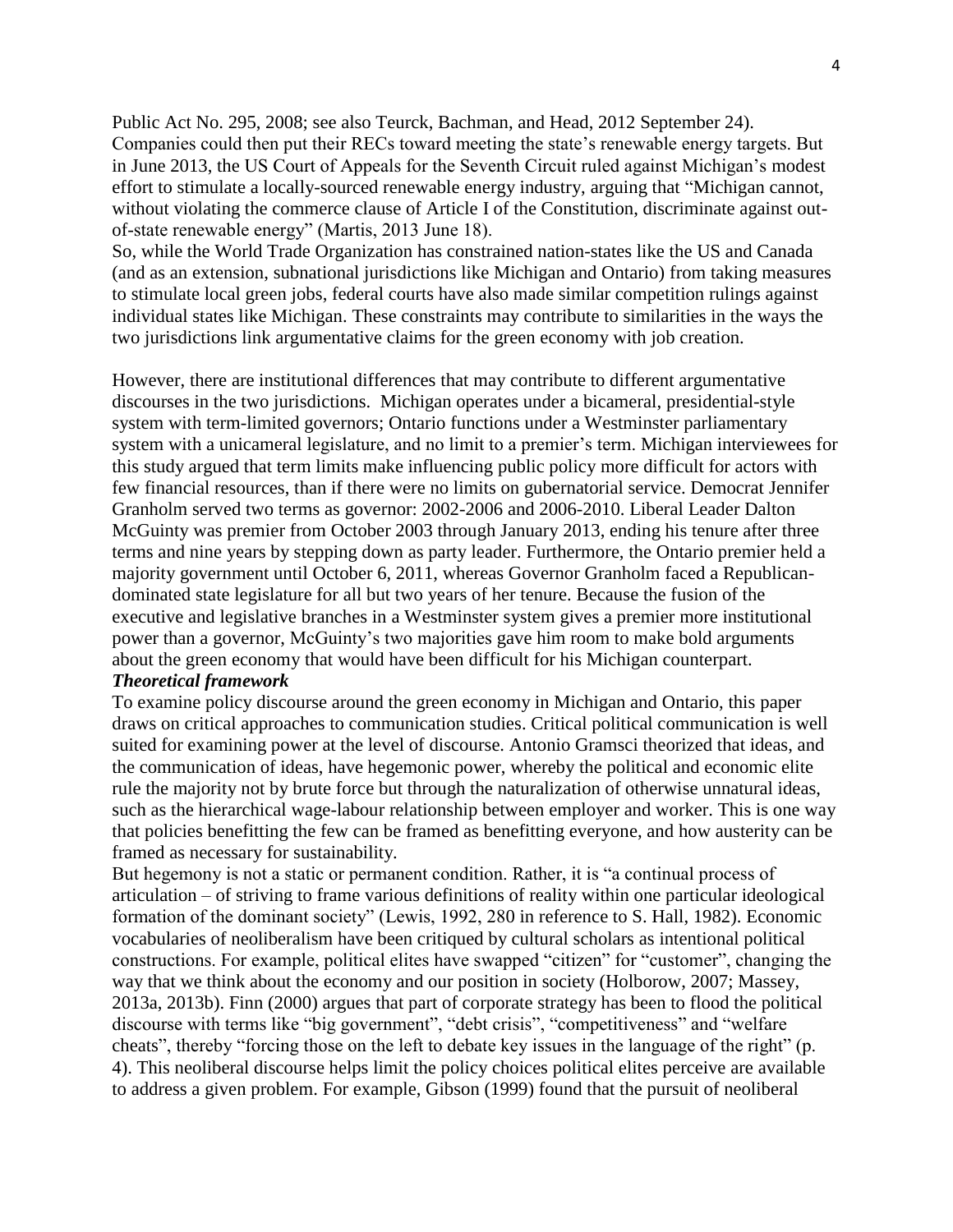policies in Ecuador was correlated with periods of environmental deterioration, and stagnation with environmental improvement. If stagnation is debated within the discourse of "consumer demand", then environmental regulations targeting consumption may be perceived by policymakers as incompatible with monetary policy – even if the regulation of consumption holds potential to stimulate new growth in waste management and the sharing economy. Restricting policy debate to the discourse of neoliberalism may therefore limit possible solutions to those that conform to neoliberal ideology.

Kristen Kozolanka (2014) reminds us that a key role of the capitalist state is to legitimate itself as a state in a capitalist society (Kozolanka, 2014a), acting on behalf of society as a whole and for the benefit of all (see O'Connor, 1998). This is practiced in part through political rhetoric, which includes speeches. Jonathan Rose (2000) explains that political rhetoric "is a form of communication that has at its core an argument designed to elicit behavioral or attitudinal change in the audience" (p. 7). Whatever the form of political communication– advertising, speeches, or  $campaigns - their 'raison d'être' is person via argument (ibid)<sup>4</sup>. But argument in political$ communication is not neutral representation of fact (p. 21); indeed, "the function of government communication is to develop and propagate large myths to ensure social cohesion of society" (p. 27). In other words, explains Rose, "the state, perhaps by definition, has always been involved in creating and re-creating consent and hegemony" (p. 28). It may be the state's aim, then, to make two contradictory ideas like neoliberalism and sustainability seem compatible and common sense. Hall and O'Shea (2013) explain common sense ideas as

a compendium of well-tried knowledge, customary beliefs, wise sayings, popular nostrums and prejudices, some of which – like 'a little of what you fancy does you good' – seem eminently sensible, others widely inaccurate. Its virtual is that it's obvious. Its watchword is, 'Of course!' It seems to be outside time. Indeed it may be persuasive precisely because we think of it as a product of Nature rather than of history (p. 9).

One example is the discourse of the "Common Sense Revolution" and the logic of the New Right in Ontario (see Kozolanka, 2007; 2014). For what was dubbed by Premier Mike Harris as common sense seems hardly sensible: cutting social assistance, healthcare, and pensions; reducing thousands of teachers, nurses, and civil servants; and introducing workfare requirements for employment insurance appears to have hurt workers and their families, not helped them (ibid).

Thus, to maintain a position of power, political and economic elites must work together to create a seamless vision of the world, that the path society is taking is the right, and only one. In fact, influencing public opinion, says Rose (2010) has become more important to policymakers than improving the lives of citizens: "Governments that engage in marketing are saying that they are more interested in chancing public opinion than the foundation on which the opinion rests. Why change the economic conditions of citizens if you need only change their perceptions of economic conditions?" (p. 271).

Researchers in environmental communication have made valuable contributions to understanding the ways in which environmental problems and solutions have been framed to reinforce, rather than challenge, the existing order:

Environmental communication scholars critique and raise awareness about existing dominant discourses that are harmful to the environment. In doing so, they look, not only

 $\overline{\phantom{a}}$ 

<sup>4</sup> Rose's understanding of political rhetoric is based on Aristotle's work on public communication as a form of persuasion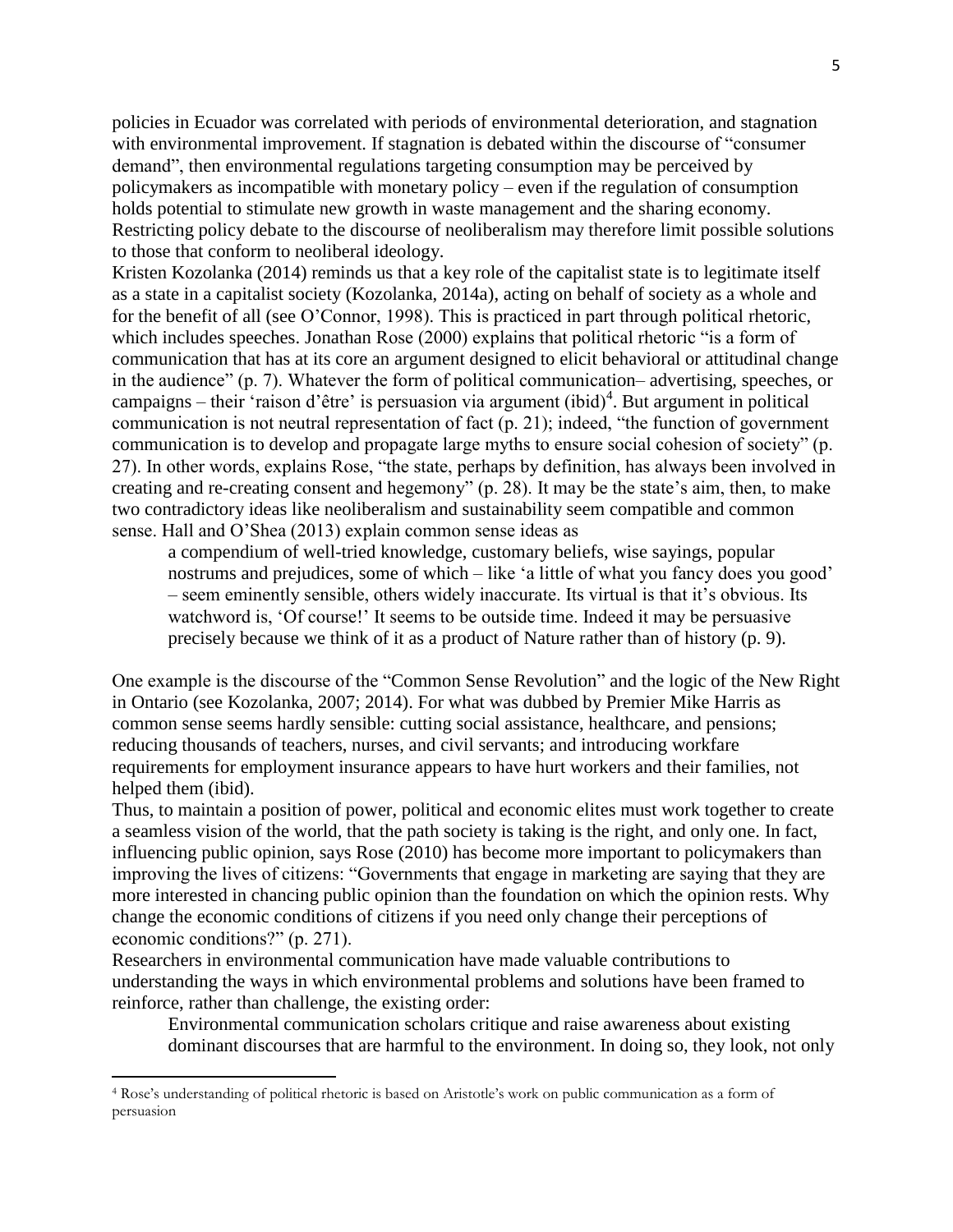at communication that is directly about the environment, but that has an impact on the environment – such as *neoliberal discourse of free trade* that indirectly cause enormous environmental damage (Milstein, 2009, 346, emphasis added).

Policy elites and industry lobbyists often aim to control word meaning around environmental problems or issues. For example, the coal industry successfully lobbied the US Environmental Protection Agency to change the word "waste" to "fill" in regards to mountain top removal, which essentially made a formerly illegal act legal under EPA regulations (Cox, 2007, 10). President Donald Trump, who has denied that climate change is either caused by human action or that it's a serious threat, has promised to bring back coal jobs by cutting President Obama's "ridiculous rules and regulations" (May 5, 2016, as cited in Schulman, December 5, 2016<sup>5</sup>). Moreover, political elites control public release of information about environmental issues. Under Prime Minister Stephen Harper, federal scientists were required to submit speeches and papers for review by communications personnel before being released to the media; President Trump ordered the National Parks Service to stop tweeting after releasing side-by-side photos of 2009 and 2017 inauguration crowds on the West Mall – which the NPS maintains. This kind of control over public communication of information regarding the environment has itself been considered a crisis of public dialogue (Cox, 2007).

This "publicity state" (Kozolanka, 2014a) however, is not a monolithic entity; rather, it is "a relation and a process (that) reinforces Gramsci's understanding that hegemony is not fixed or absolute but can be mitigated or challenged by the counter-publicity of other social and political actors" (Kozolanka, 2014a, 10). And while the interaction between media, political elites, and the public is important in maintaining this "publicity state", the political economic structure is foundational to this condition: "Ultimately, the upper hand does not lie with the media or politics per se, but instead more broadly with the underlying forces of capital that structure such a nation state" (ibid, p. 16). In a green publicity state, then, political elites use "green economy" arguments to legitimate neoliberal policies that may not as much be in the interest of sustainability as they are in the interest of capital.

### *Analytical framework and methods*

 $\overline{a}$ 

Data for analysis was collected from the following political speeches: State of the State speeches delivered by Governor Jennifer Granholm between January 2007 and January 2010; Governor Granholm's weekly radio addresses between 2007 and 2010; Throne and Budget speeches delivered by the Ontario Liberals<sup>6</sup> between January 2007 and December 2012; and the 2010 post-Throne speech by Dalton McGuinty. To triangulate findings from the speech analysis, interviews were also conducted with former Minister of Energy and Infrastructure George Smitherman under Dalton McGuinty and a high-level staffer in Jennifer Granholm's administration, and with one blue-green labour organization and two environmental groups in each of Ontario and Michigan.

Speeches were analyzed first using NVIVO 10 to identify the most frequently-used words, which were then arranged into a set of four word clusters: environment words, value words, economy/fiscal words, and work words. Individual words can be powerful tools in political

<sup>&</sup>lt;sup>5</sup><http://www.motherjones.com/environment/2016/11/trump-climate-timeline>

 $^6$  Though Throne speeches are delivered by the lieutenant governor of Ontario, they are written by and on behalf of the governing party and are thus considered a speech of the premier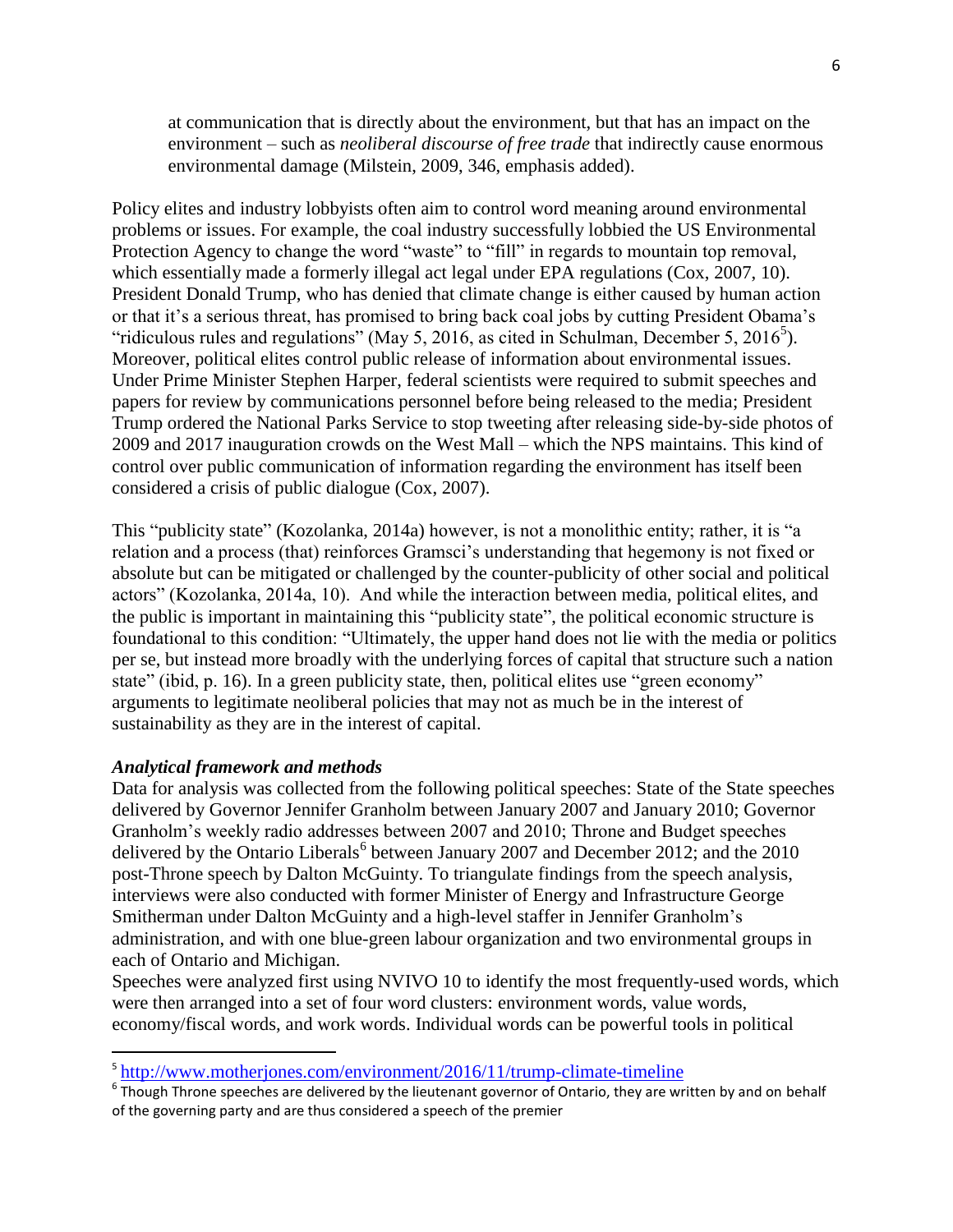speeches; each word or short phrase can have a different meaning, depending on the user and/or its intended audience. For example, the word "climate" typically referred to "climate change" in Ontario Throne and budget speeches; in Michigan State of the State speeches, "climate" was associated with creating optimal conditions for business investment. Understanding what frequently-used words mean for each political leader, in the context of their political speeches, provided a foundation for the analysis of specific policy arguments in regards to the solutions, circumstances, goals, means-goals, values, and alternatives.

Fairclough and Fairclough (2012) provide a practical framework for analyzing political arguments. A complete political argument typically includes a solutions claim; circumstantial premises; goals premises; means-goal premises; values premises; and alternative solutions. A *solutions claim* is a grand narrative for the direction of a given society, which may be inspired by a perceived or actual event, problem, and/or new opportunity. It points the way forward, promises a brighter future, and establishes the tone for a series of arguments that will guarantee its fulfilment (see Fairclough and Fairclough, 2012, 144). *Circumstantial premises* identify specific problems and assign specific causes. The slogan "Make America Great Again" is a good example of a claim that is both solution and circumstance: the Trump Administration will restore the United States to some period in time when the US was "great", before "they" screwed it up. Circumstantial arguments are also made by political elites to frame positive outcomes as the result of their policies, programs, or actions. Arguing that the creation of new jobs was the outcome of a corporate tax cut is an example of a circumstantial premise. *Goals premises* are a set of objectives that lead to the realization of a society's grand vision for itself. A goals premise does not identify a specific action, but is often a vague objective that, on the surface, seems widely desirable. The goal of "prosperity for every family" seems reasonable enough, but without clarifying what is meant by "prosperity" or "family" it is unclear who such a goal would ultimately serve. A *means-goal premise* is an "if-then" argument: if, *and only if,* we adopt these specific policies can we achieve our goals (ibid, p. 89). Means-goals claims are often associated with specific policies, but they can also be imperatives for a course of action. Political leaders also align means-goals premises with different objectives, as evident in the "win-win" discourse aligning economic growth with environmental sustainability. Because the means-goal premise asserts that "there is no alternative", it is one of the more powerful argumentative claims. The *values premise* petitions with peoples' needs, wants, fears, memories and desires to earn support and legitimacy for policy choices. In the Great Lakes region, where well-paid jobs have been shed by the hundreds of thousands, political elites evoke discourses around "hard working folk" and frame policies that cut jobs in the public sector as "common sense". Finally, *alternative policy options* are claims acknowledging, and discrediting a political opponent's policy proposals. The aim of this argumentative claim is to appear to have carefully deliberated over all possible policy choices, before choosing the best one; however, it is often used to legitimate a pre-determined course of action with little consideration of the alternatives.

### *Discussion: The Green Publicity State in Action*

Both McGuinty and Granholm argued that government incentives were necessary to stimulate investment in a renewable energy sector and create green jobs that were less vulnerable to offshoring. As we have seen, Michigan's approach to growing a local RE sector included a Renewable Portfolio Standard, which required that private utilities meet 10% of their energy demands with renewables by 2015, as well as various tax incentives, including cuts, credits, and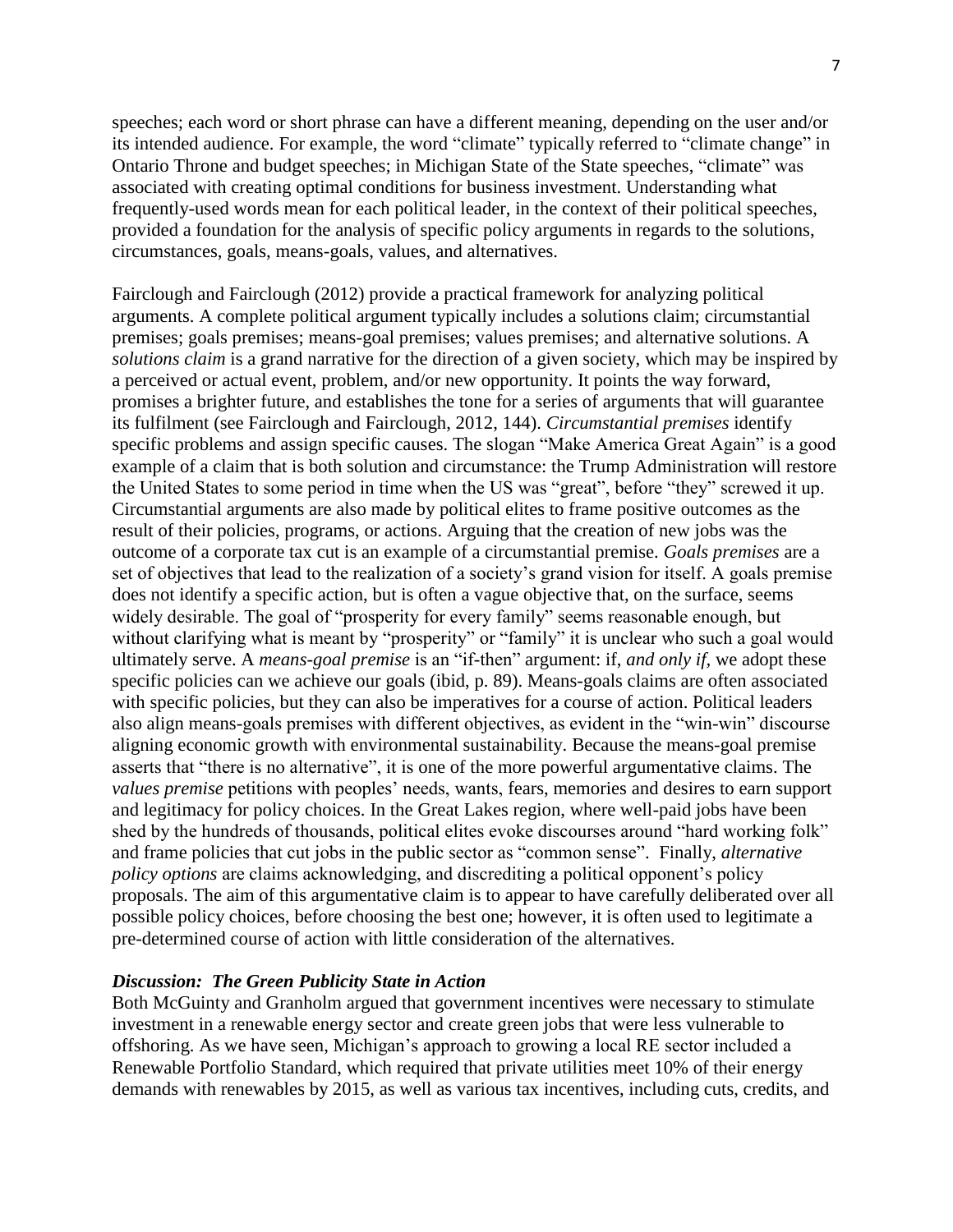abatements – policies characteristic of neoliberalism (Lauber and Toke, 2007). The Ontario feedin-tariff was the first of its kind in North America, inspired in part by the successful FIT policies in Germany. However, while the German FIT was based on ordoliberal ideology and designed to create opportunities for smaller producers in the market over time (ibid), the Ontario FIT was designed for foreign direct investment and rapid rollout, resulting in lucrative payments to multinational companies for renewable energy production. And despite arguments from Conservatives that the growth of renewable energy would be best served through market competition, the former minister of energy and infrastructure argued that the FIT was an exemplary case of free market policy:

"What's more free market than a feed-in-tariff? Oh my goodness, a feed-in-tariff is way better than competition. You know...the  $NDP<sup>7</sup>$  policy is renewable energy produced by Ontario Power Generation. I supported the Green Energy Act, which was about independent power producers*.* This to some people was the transfer of billions of dollars of revenue from a public enterprise- the OPG – to the private side" (George Smitherman interview, September 3, 2014, emphasis added).

The former minister's remarks offer some insight into how the McGuinty government saw the FIT: part corporate incentive and privatization opportunity, a neo-liberalized idea of best practices for stimulating a renewable energy sector. Had the policy been implemented via Ontario Power Generation $8$  for public procurement as the NDP suggested, however, the requirement that companies use local workers and materials to qualify for FIT payments might not have been subject to – and a causality of – a World Trade Organization dispute (see Sinclair and Trew, 2015).

But the Ontario Liberals were confident making argumentative imperatives for a green economy. Before and after the global financial crisis, the McGuinty government claimed that the pursuit of a green economy did not require a choice of either/or, but instead was a "win-win". Different argumentative claims, indicated here in bold typeface, were used to link economic growth and sustainability:

**Solutions claim:** "Ontarians understand that we don't have to choose between the environment and the economy – that in fact, we can grow our economy by making it green" (Speech from the Throne, 2007, p. 9, lines 25-26).

**Means premise:** "We know that the new, clean-technology products and services we will develop will not only create good, Ontario jobs for our families, but a cleaner and better planet for all" (Speech from the Throne, 2010, p. 17, lines 4-7).

**Means-goal premise:** "Mr. Speaker, in the same speech in which he spoke of child poverty, the Premier urged another important priority for Ontario: the need for a climate change plan to create an Ontario that is less dependent on carbon – a greener Ontario…. the Premier will present a climate change plan that "will allow Ontario to take full

 $\overline{a}$ 

 $^7$  New Democratic Party of Ontario, a left-of-centre political party represented at both the provincial and federal levels of government

 $^8$  Ontario Power Generation is a crown corporation owned by the Government of Ontario. It is responsible for providing more than half of the province's electricity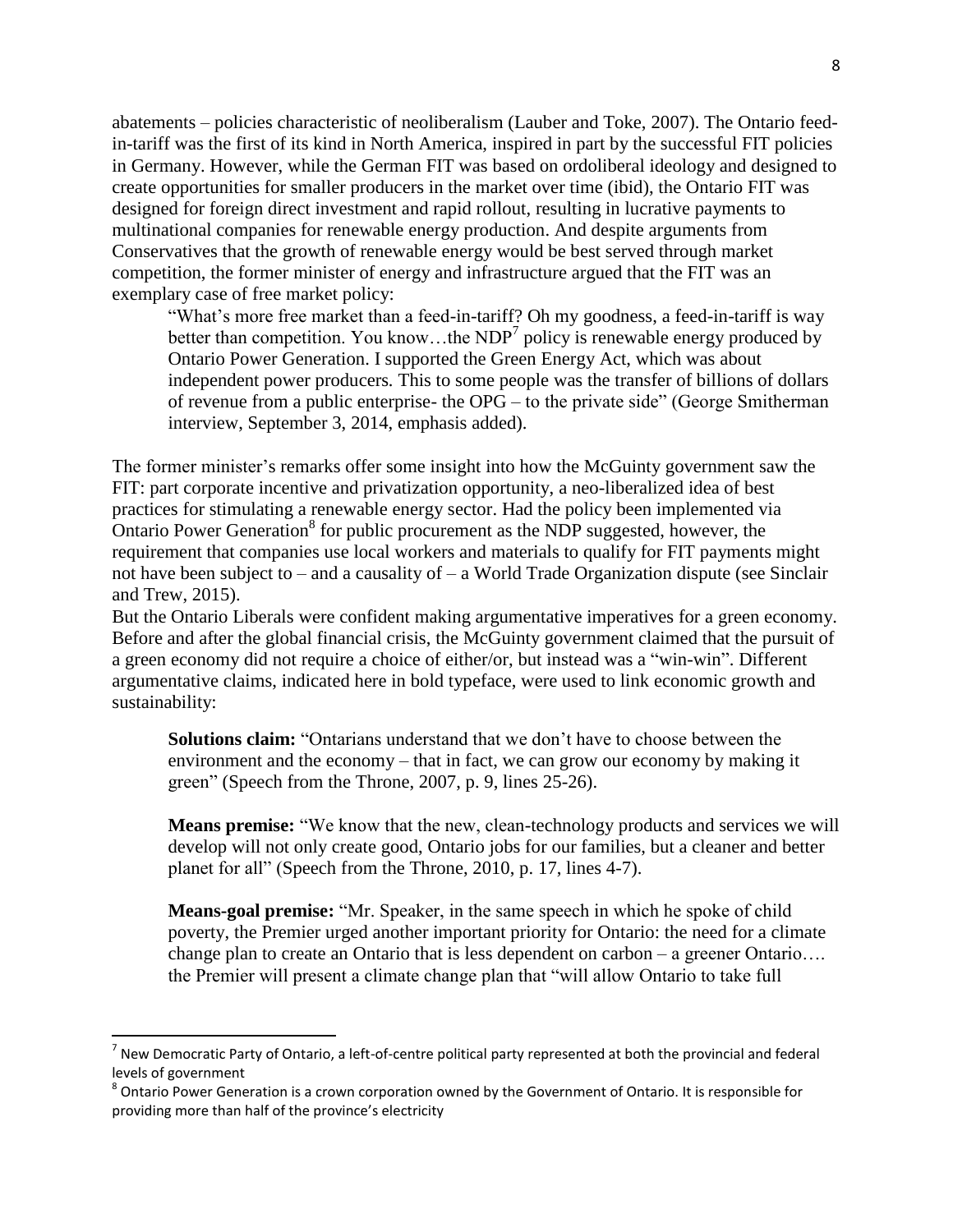responsibility for the defining challenge of our generation" (Budget Speech 2008, p. 17, lines 1-4; 17-19).

**Means-goal premise:** "The (budget) plan will strengthen long-term economic productivity, while stimulating investment and job growth today, and move us to a greener, more sustainable future" (Budget Speech, 2008, p. 1, lines 19-21).

Governor Granholm, on the other hand, framed climate change less as a problem and more as an opportunity, and renewable energy as a solution to Michigan's jobs crisis:

**Solutions claim**: "Any time you pick up a newspaper from here on out and see the terms 'climate change' or 'global warming' just think 'jobs for Michigan'" (State of the State, 2008, p. 5, lines 18-20).

**Circumstantial premise:** "There is no question that these (green) jobs are coming to our nation. The only question is, where? I say, we will win these jobs for Michigan and replace the lost manufacturing jobs with a whole, new, growing sector" (State of the State, 2008, p. 5, lines 26-27).

**Circumstantial premise:** "Why alternative energy? Because – to borrow a line from Wayne Gretzky – if you want to win, 'don't skate to where the puck is  $-$  skate to where the puck is going.' The puck is going to alternative energy" (State of the State, 2008, lines 16-18, 5).

**Circumstantial premise:** "On this Earth Day - and every day - in Michigan, we're working to protect our environment, and to reduce global warming and end our dependence on expensive foreign oil by encouraging home-grown renewable energy sources that will make our state greener and create jobs here at home" (Radio Address, April 18, 2008, emphasis added).

To be sure, McGuinty viewed renewable energy as an opportunity to replace some of Ontario's lost manufacturing jobs: former Minister of Energy and Infrastructure George Smitherman confirmed that the creation of jobs was deemed essential to win public support for higher electricity costs associated with the feed-in-tariff (FIT). Moreover, that McGuinty frequently framed climate change as a serious environmental problem indicates a degree of assurance that the electorate was receptive to such argumentative claims. Indeed, the terms "climate change" and "global warming" were used more frequently in Ontario political discourse, and without qualification or skepticism: climate science is accepted by all Ontario political parties. In Michigan, however, Granholm used the terms much less frequently, and she avoided making argumentative claims about a direct link between human action and the warming climate. The manufacturing of skeptism around climate science in Michigan has not required, nor included, outright denial of scientific data by Governor Granholm, but rather minimalizing the relationship between human activity and climate change in the political discourse. Excluding "climate change" from the discourse and/or downplaying anthropogenic causes creates uncertainty regarding the need for climate change policies, while naturalizing the idea that during times of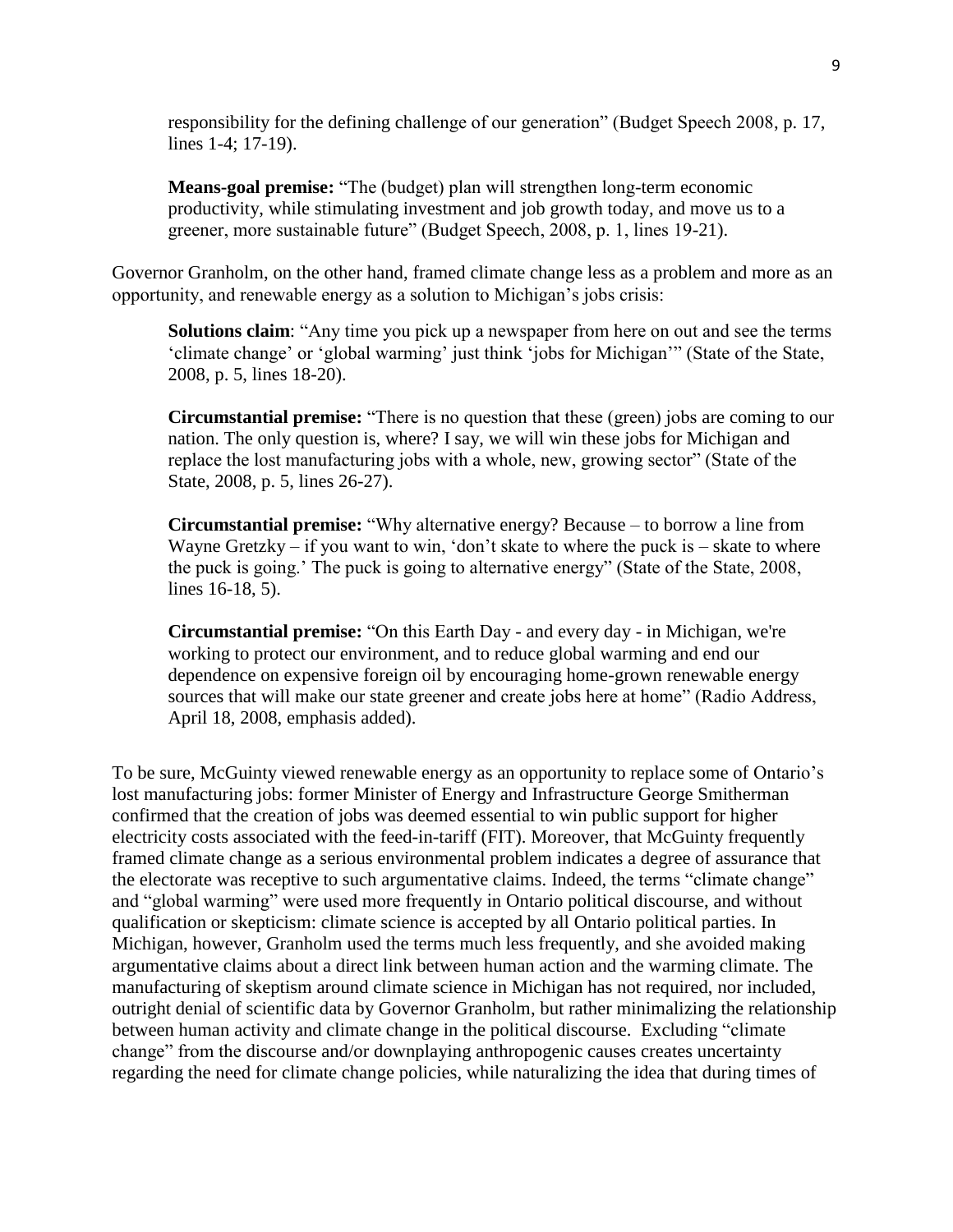economic recession and high unemployment, economic growth must come before the environment (see Humphreys, 2009).

However, though their argumentative claims for a green economy differed, interviewees from within the two leaders' administrations confirmed that both McGuinty and Granholm viewed climate change as a serious problem, and renewable energy as a solution to both greenhouse gas emissions and unemployment. Thus, both argued for aggressive action to win renewable energy investment. Before the global financial crisis in early 2008, Granholm makes her case:

**Circumstantial premise:** "We are in the early stages of a *green industrial revolution*. Everywhere across this nation and the globe, companies are racing to meet the demand for products that save energy and reduce use of foreign oil. *This is a unique opportunity for Michigan, and it couldn't come at a better time*, given the challenges our manufacturing sector has faced. And that's why I am working hard to make sure that *Michigan is ready to capitalize on it*" (Granholm Weekly Radio Address, April 18, 2008, emphasis added).

**Means premise:** "Michigan *will do whatever it takes to compete and win* those alternative energy jobs and replace those lost manufacturing jobs" (Michigan State of the State Address, 2008, p. 7, lines 29-30, emphasis added).

**Means premise:** "Alternative energy companies have watched closely as 25 other states have set aggressive goals for their alternative energy use. We have to meet and beat other states' goals here in Michigan if we are going to attract those companies here" (State of the State, 2008, p. 7, lines 3-8).

And in Ontario:

**Means-goal premise:** "A competitive economy is a green economy, Mr. Speaker, and so we are increasing funding to fight climate change" (Budget Speech, 2008, p. 10, lines 21- 22).

**Means premise:** "Only a strong and growing economy will help create a *green society*. Only a strong and growing economy will yield a better quality of life for all of us. Building a powerful Ontario economy is our top priority – so Ontario will act" (Budget Speech 2009, p. 1, lines 8-14, emphasis added).

Both leaders conjoined discourses of economic competitiveness with imperatives for renewable energy. This discourse of a green "competition state", is a thread in neoliberal ideology, and a response to what political elites see as "global realities" demanding that they compete for investment in a free market (Cerny, 1997). At the same time, government cites this need to compete for investment – and in this case, jobs – as justification for market-interventionist policies that favour corporations (ibid), like the long-term tax abatements provided by Granholm to companies that promised to create renewable energy jobs in "Renewable Energy Renaissance Zones". In the first passage, Granholm claims that a "green industrial revolution" is already underway, but that Michigan will need to fight hard to "compete and win" the resulting jobs. By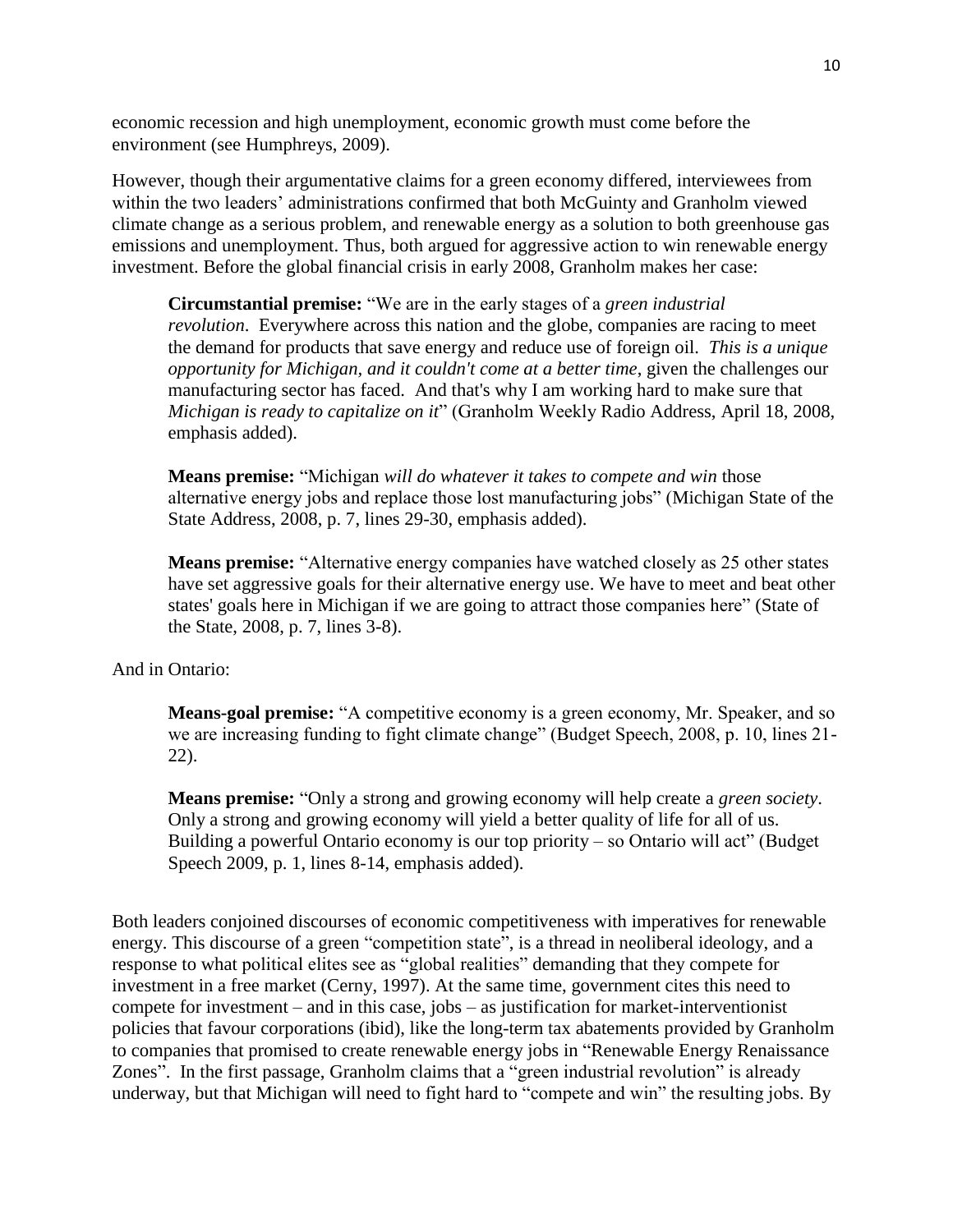framing renewable energy as a key sector in a new industrial revolution, the governor invokes Michigan's long history of prosperity and millions of good jobs - legacies of the first wave of industrialization in the Great Lakes region.

Similarly, the Ontario premier claimed that "a competitive economy is a green economy". However, McGuinty diverges from the Michigan governor by claiming that such an economy will result in a "green society" and a "better quality of life". By framing the green economy as a means not only to economic growth but also social good – however vaguely defined – McGuinty shows willingness to invoke the Bruntland Report's concept of sustainability<sup>9</sup> in his public speeches. At the same time, he argues about the necessity of austerity, deficit reduction, and cuts to public sector jobs and benefits, which directly contradicts his social claims. Indeed, the McGuinty government decreased spending across several ministry portfolios throughout its tenure, claiming in the 2008 Budget Speech that it had not only eliminated the deficit inherited from the Conservatives, but that it projected a surplus. With the advent of the financial crisis, however, the Ontario Liberals, like other governments around the world, engaged in deficit spending, which included approximately \$4.5 billion in bailout to automakers General Motors and Chrysler. Within a year, McGuinty was arguing that deficit reduction and cuts to public sector jobs were necessary means to economic recovery:

**Means-goals premise:** "Although the economy is recovering, *we cannot simply rely on economic growth alone to eliminate the deficit. Our government has a strong track record of fiscal prudence and discipline*" (Speech from the Throne, 2011, p. 9, lines 5-8, emphasis added).

**Means-goals premise:** "Your government is on track to *reduce the Ontario public service by 5 percent* by March 2012. Reducing the size of the Ontario Public Service by an additional 2 percent will save a total of \$500 million. Your government will also find \$200 million in savings at major agencies by 2014...Any new spending that is not part of your government's current plan will need to come from savings elsewhere" (Speech from the Throne, 2011, p. 8, lines 2-10, emphasis added).

**Means-goals premise:** "Any reforms must lead to better value for money through improved efficiencies and greater productivity. The government will not consider tax increases or privatize public healthcare. And finally, your government will not pursue austerity measures that harm our economy" (Speech from the Throne, 2011, p. 9-10, lines 30-5, emphasis added).

Words like "reform", "efficiency", "productivity" and "streamlining" are common in neoliberal argument, associated with shrinking government services and the public sector as "necessary" cost-cutting measures. Indeed, cutting spending is itself framed as a "win-win" because government will learn to provide better public services with fewer resources – better "value for money" (Speech from the Throne, 2011; see also State of the State speech, 2007). Although McGuinty argued that his government would not pursue austerity, he qualified the claim with a loophole: "that harm our economy". This created space for McGuinty to justify austerity

 $\overline{\phantom{a}}$ 

<sup>&</sup>lt;sup>9</sup> The Bruntland Report was produced by the United Nations World Commission on Environment and Development in 1987. The report argued that the pursuit of development must not be at the expense of future generations, and that social equity and justice be valued equally as ecological resilience and economic prosperity.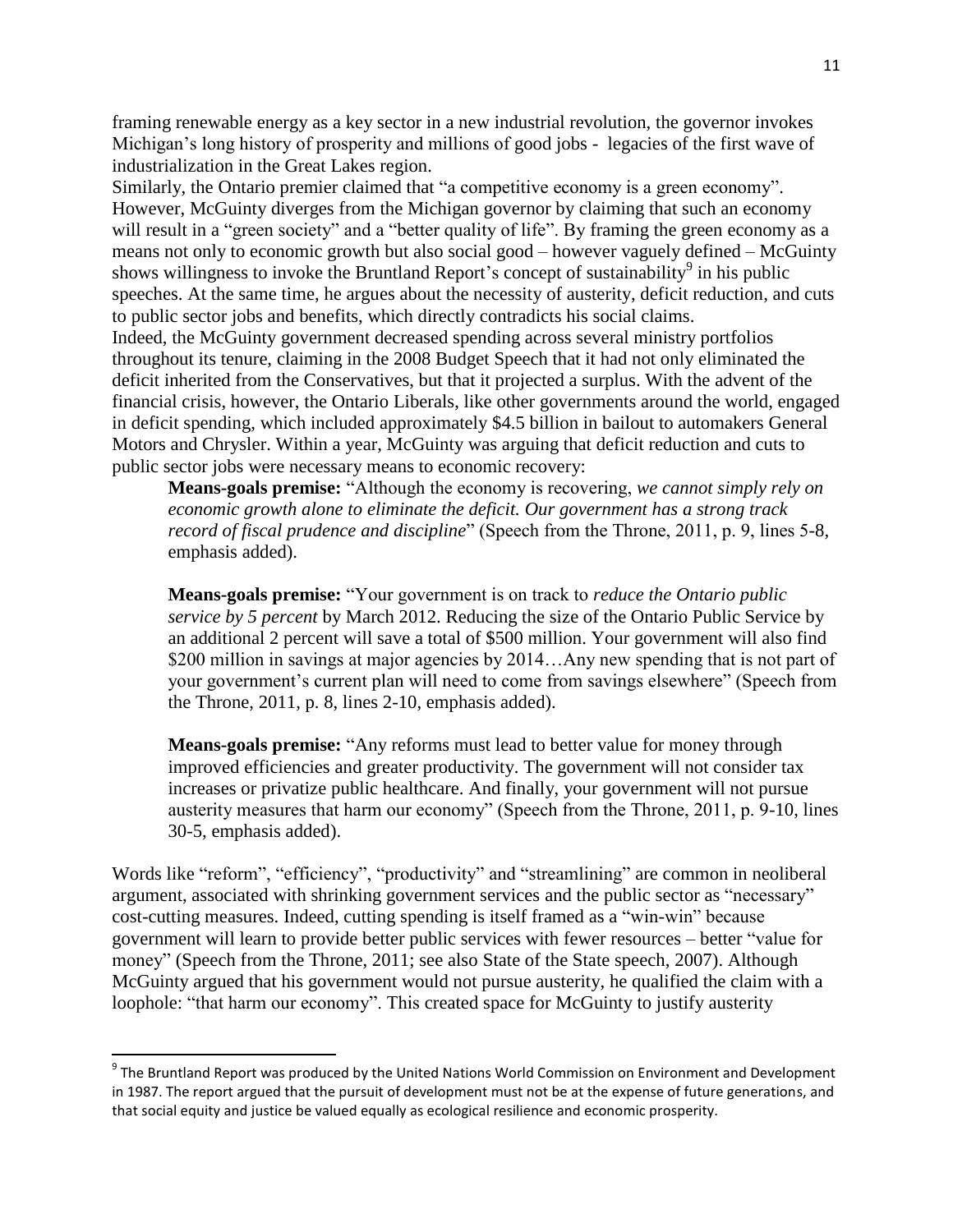measures viewed by his government as having little impact on economic competitiveness and/or growth. The Liberals reframe this logic in an argument for cutting the deficit:

**Means-goal premise:** "We are thoughtfully examining the choices we can make today…We will balance the budget. *The right choices create confidence among investors and the markets*" (Ontario Budget Speech, 2012, p. 22, lines 5-7, emphasis added).

The claim that the best policies make Ontario competitive by putting markets and investors first demonstrates that McGuinty continued to constrain his thinking within neoliberal ideology. To further support his claim, McGuinty suggests that there was careful deliberation by his government before deciding where to cut spending:

**Alternative options:** "Doing so requires balanced and *thorough choices. This approach requires lower growth rates in other program expenses*" (Speech from the Throne, 2011, p. 10, lines 6-8, emphasis added).

In fact, the Liberals cut millions in spending before and after the global financial crisis. Between 2009 and 2012, social spending decreased by one per cent of Ontario's GDP, with deep cuts to social assistance, employment insurance, and public sector jobs (see Hennessy and Stanford, 2013 March). By 2013, Ontario had the second highest rate of income inequality among Canadian provinces and territories (ibid).

Granholm inherited a state that had long been losing jobs, companies, and taxpayers to other jurisdictions, including Mexico and the southern US states. As such, she too employed familiar neoliberal discourse in her argumentative claims:

**Circumstantial premise:** "None of us can change the past. But given the hand we've been dealt, the combination of cuts, reforms, and revenues is not an option. They are an *absolute necessity* to put Michigan on the road to economic recovery" (State of the State, 2007 address, p. 2, lines 14-16).

**Means-goals premise:** "We will continue wage our war on waste and find new efficiencies that allow government to *work better for less*" (State of the State, 2007, p.7, lines 14-15, emphasis added).

**Means-goals premise/alternative options:** "Included were *tough but necessary* changes to retirement and healthcare benefits for state employees" (State of the State, 2010, lines 15-16, emphasis added).

Words and phrases like "absolute necessity" were used in the arguments of both leaders to assert that there were no alternatives to austerity. Here Granholm makes a circumstantial claim that "cuts, reforms, and revenues" are compulsory responses to external conditions beyond her control. In the third passage, Granholm used "tough but necessary" to frame cuts to retirement and health benefits as pensive and prudent, even though such policies decrease long-term economic security for public sector workers. Below she uses an alternatives claim to frame her tax cuts and reforms as measured and balanced, compared with the proposals of her opponents:

**Alternative options:** The Naysayers will claim that changes in our tax system will send business packing. Even when the facts show that taxes aren't the reason we're losing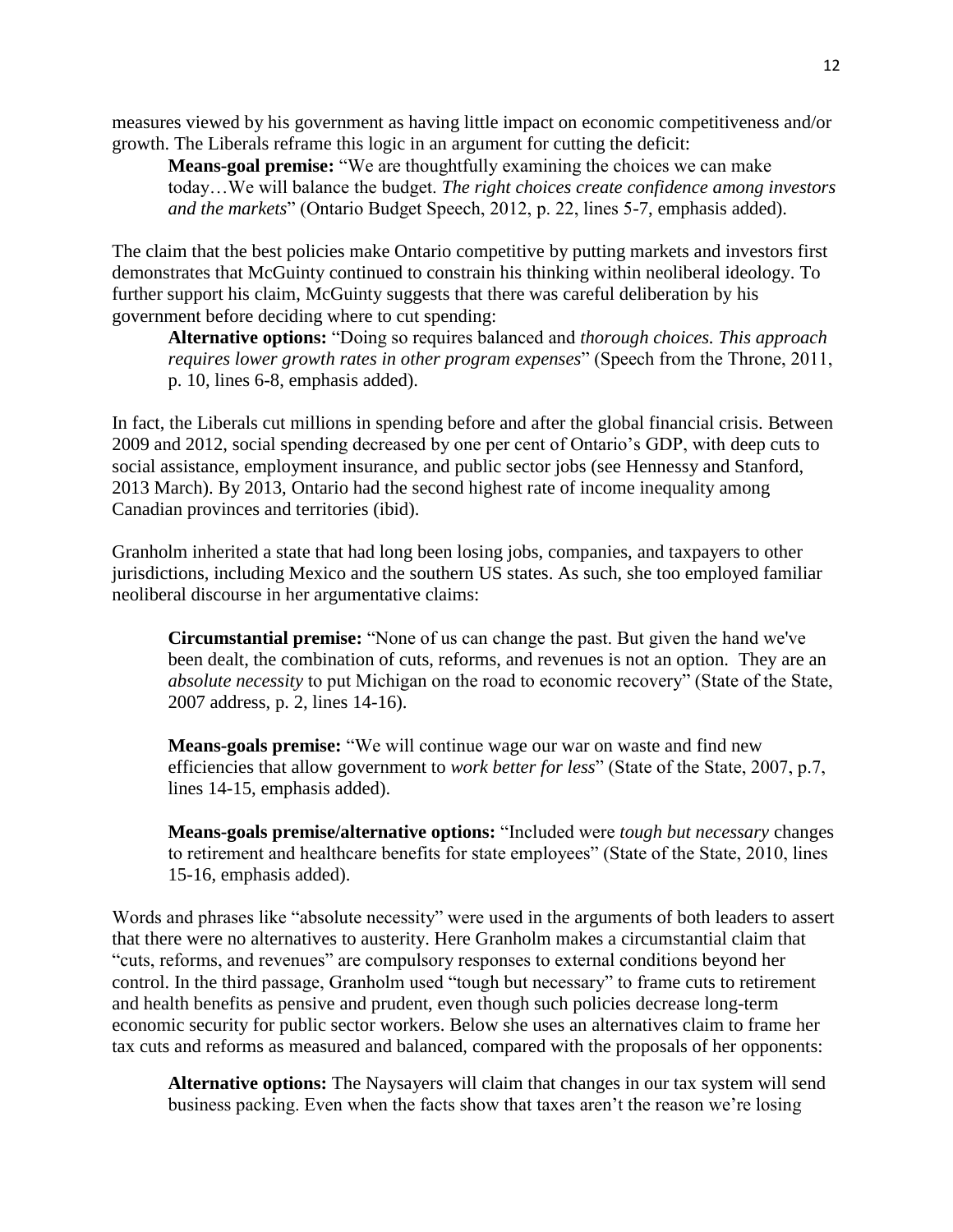jobs. They'll say there's no limit to how much we can cut spending. Even when they can't tell you who they'd cut or who will feel the pain. And never mind the changing nature of our economy; the Naysayers have only one solution: cut business taxes. OK, I've signed 93 business tax cuts into law since becoming governor. Even before the legislature eliminated the Single Business Tax, the tax rate in Michigan was the lowest it's been since the business tax was adopted. *If cutting business taxes was all it took to get jobs, we'd have all the jobs we need in Michigan*" (State of the State, 2007, p. 14, lines 14-26, emphasis added).

And then a values premise to support her argument for spending cuts:

**Values premise**: "Sure, the choices we face in the budget are tough, but is there a single family in Michigan that would choose to make ends meet in hard times by first sacrificing the needs of the children? As is often the case, *common-sense* and good values go hand-in-hand" (State of the State, 2010, p. 5, lines 33-36, emphasis added).

By linking phrases like "make ends meet", "common sense", and "good values" to the financial concerns of working-class parents, Granholm uses a values claim to suggest that her budget would not hurt Michigan's most vulnerable populations. However, she was notably indiscriminate in her spending cuts: by 2007, Granholm had already cut \$4 billion in budget deficits.

But the governor frequently made argumentative claims on the merits of increasing state revenue for one social good:

**Means-goal premise:** "We cannot create an environment more conducive for jobs and economic growth by only cutting spending. We must invest in things most critical to attracting business investment. One of the most important needs of a  $21<sup>st</sup>$  century business is having a  $21<sup>st</sup>$  century talent pool. And that means education. Education directly correlates to job creation" (Granholm State of the State, 2010, p, 4, lines 1-5).

Having a workforce that was trained to design, create, research, manufacture, and install new technologies was viewed by Granholm as essential to a Michigan green economy. She repeatedly used her radio addresses to highlight the correlation between training, renewable energy investment, and jobs:

**Means-goals premise:** And if we continue to put in place progressive policies that encourage renewable energy development, and if we continue to provide our workers with the *training they need*, and if we continue to expand the funding available for research and development, we will continue to celebrate jobs announcements in wind, solar, biofuels and more (Radio Address, October 17, 2008, emphasis added).

Similarly, McGuinty linked education with economic competitiveness and the green economy: **Means-goals premise:** "When we improve the quality of public education, when we provide our young people in particular *with the skills they need to succeed, we get the best workers, who land the best jobs, who in turn build the strongest economy*, which funds everything we want to do together" (Budget Speech, 2007, p. 3, lines 6-9, emphasis added).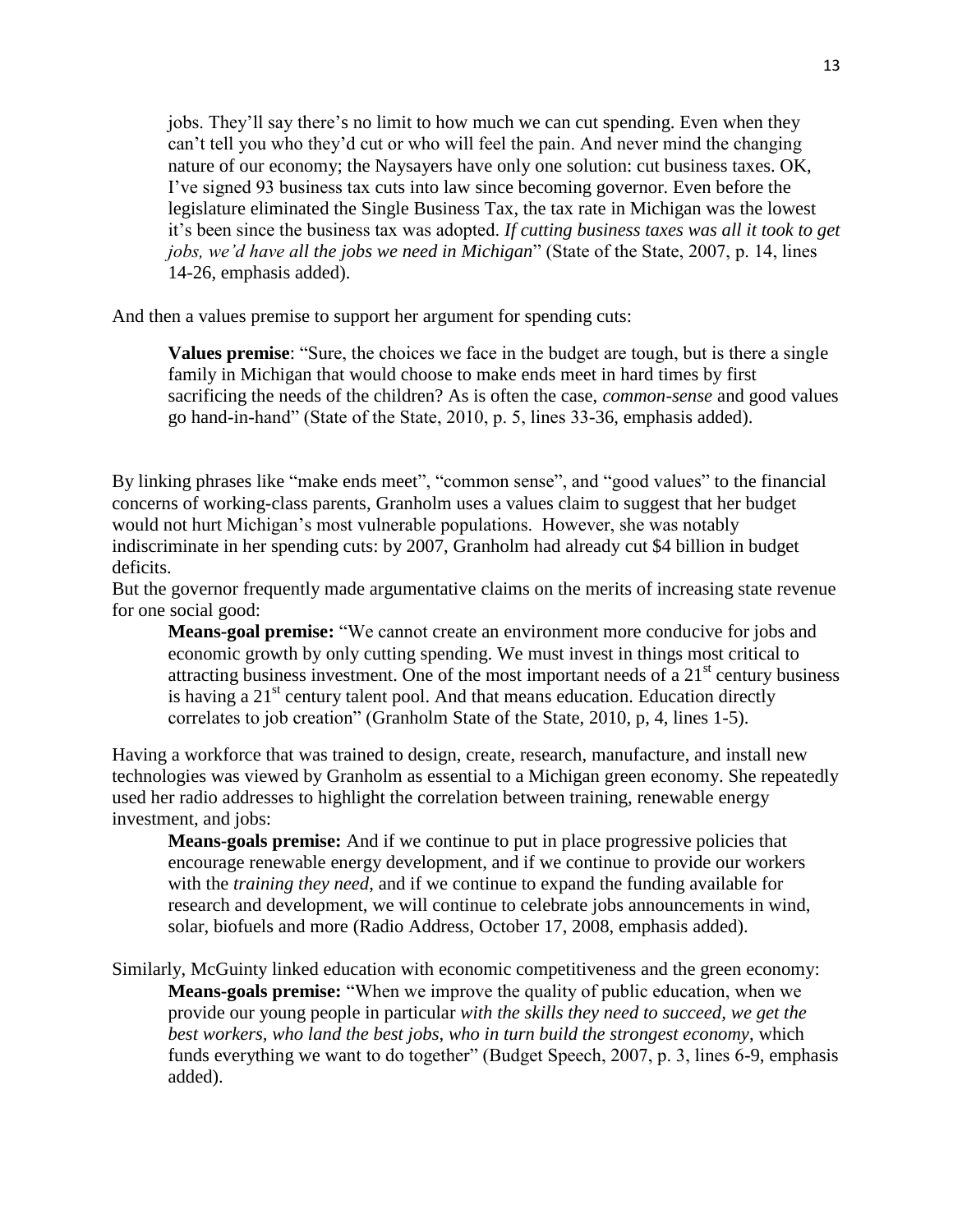**Means-goals premise:** "*Prudently investing in training* and infrastructure creates jobs now and improves productivity in the future. The innovation initiatives in this Budget ensure that Ontario will continue to be on the cutting edge of new technology. They will propel us *to a greener, more sustainable economy*" (Budget 2008, p. 14, lines 6-10, emphasis added).

Education as means to employment and attracting new investment, and not valuable in and of itself is part of the commodification of education over the last three decades (see Patrick, 2013). Despite their rhetoric, both McGuinty and Granholm left office with tuition fees among the highest in their respective countries (see Canadian Centre for Policy Alternatives, 2013 March 26); Associated Press, 2010 December 8). Indeed, Granholm's 2010 executive budget cut \$100 million in spending for higher education and \$164 million for K-12 (Government of Michigan, 2009, February 12). Moreover, a majority of Michigan's green jobs training programs ended when earmarked funds in the American Recovery and Reinvestment Act, 2009 by President Obama were depleted.

### *Conclusion*

Kozolanka's (2014a; 2014b) work on the publicity state suggests that political elites exert significant effort towards persuading the public and other legislators of the superiority of their policies (see also Rose, 2010). A range of policies associated with neoliberalism – including deregulation, privatization, and the expansion of free markets – are framed in ways that reinforce the existing neoliberal order (Kozolanka, 2014a, 2014b). In this paper, I introduce the term "green publicity state" to describe how political elites use argumentative discourses in ways that naturalize green neoliberalism. Political elites do this constructive work by grafting emerging discourses of the green economy onto familiar neoliberal discourses. Argumentative claims citing economic competitiveness, fiscal prudence, tax reform, lean government, and austerity, common to political discourse over the 40 years, are either embedded in, or used in conjunction with arguments for greening economic growth; here, we examined arguments for a renewable energy industry. In so doing, political leaders represent policies informed by neoliberal ideology as the best means to solving not only ecological problems like climate change, but also socioeconomic problems including unemployment and inequality.

While Granholm and McGuinty received criticism for some of their policies, both were also applauded for their efforts to green their economies; indeed, McGuinty was named "Canada's greenest premier ever" (Elgie, 2013 February 25). This constitutes a successful green publicity state: a government that promotes itself as "green" by introducing corporate-friendly policies to create jobs in renewable industries, while cutting social programs and jobs in the public sector. Like liberal feminism prioritizing the economic security and individuality of white, middle class women, this green economy ignores the social and economic structures that prevents inclusive sustainability. By conjoining political discourse around "green economy", "green jobs", and "renewable energy" with policy imperatives for "economic competitiveness", "fiscal discipline", and "good government", Granholm and McGuinty contributed to the re*-*naturalization of the logic of neoliberalism and the naturalization of green neoliberalism in their jurisdictions after global financial crisis.

However, there is variance in the ways that the governor and premier used climate change as an argument for the green economy. Governor Granholm was cautious making claims about climate change: renewable energy was an answer to Michigan's lost manufacturing jobs, and climate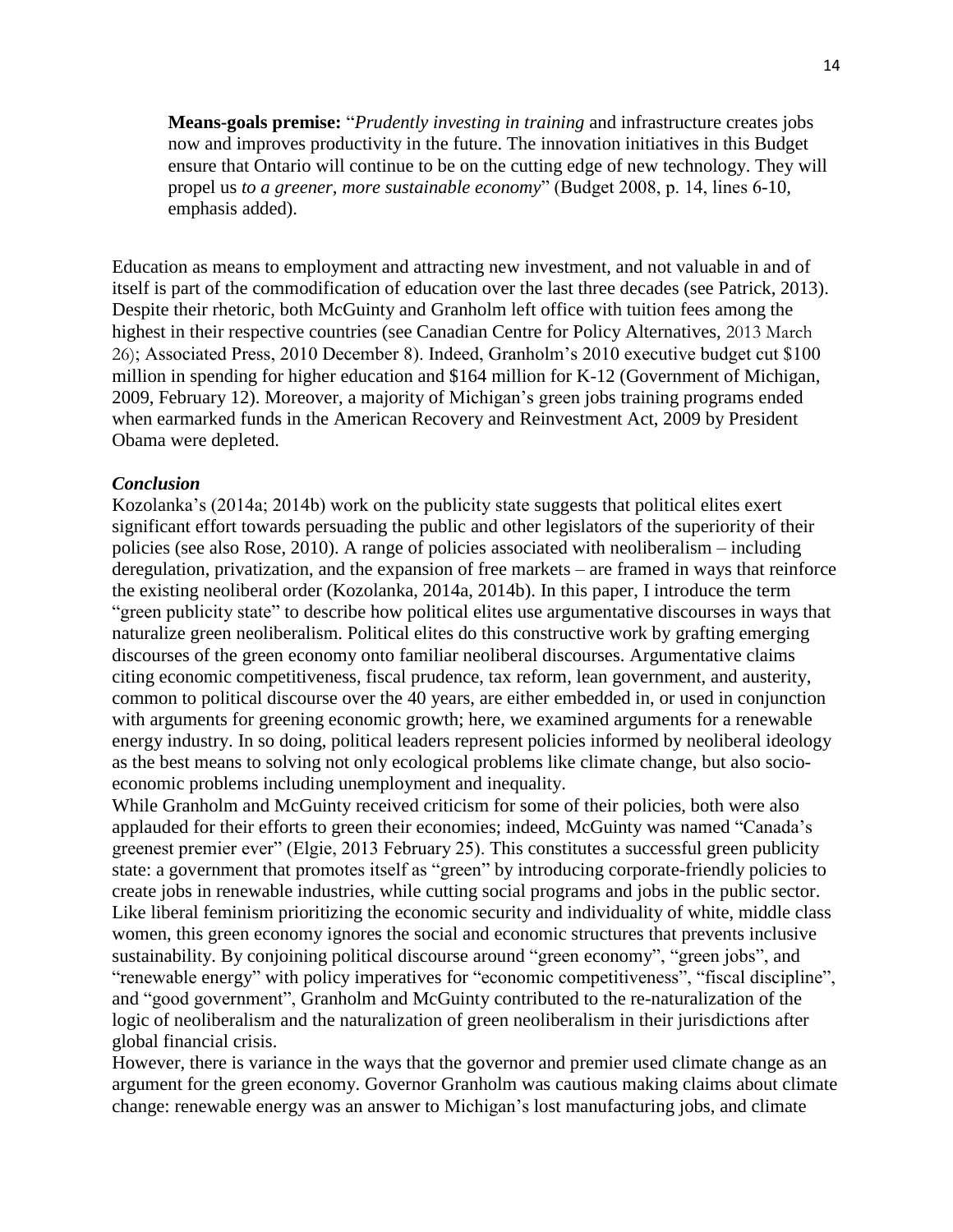change was the problem that created its demand. Moreover, though interviewees confirmed that Granholm believed in anthropogenic climate change, there had been limited consensus and/or willingness by Michigan Republicans to accept climate change as a human-caused crisis. On the other hand, Premier McGuinty argued for climate action not only as means to economic development; closing the province's coal-fired plants and establishing a large urban greenbelt were important steps to mitigating climate change. To be sure, his conviction was buttressed by eight years of a majority government; however, there was no mandate that he specifically adopt greener measures. And while political parties in Ontario may argue for different solutions – as former Minister of Energy and Infrastructure George Smitherman pointed out – they accept climate science. So, while McGuinty made bolder arguments than Granholm, and had considerably more political room to deviate from the neoliberal script than his Michigan counterpart – he did not.

Consistent with Gramscian (1971) analysis of the way public consent is obtained, the argumentative claims made by McGuinty and Granholm may serve to increase public support for neoliberal responses to climate change. Indeed, there is support among environmental and labour groups for this version of the green economy. One explanation is that ENGOs have been excluded from the policy table in the past, and are willing to compromise on broader values to have input in future climate and environmental policy (Ontario NGO interview, March 2015; Michigan NGO interview, May 2015). Other ENGOs fully reject that an alternative to green neoliberalism is even possible (Ontario NGO interview, March 2015). Moreover, labour may view the green economy as means to replacing thousands of jobs lost in manufacturing over the last decade, but seems willing to forgo demands for pensions and unions (Ontario blue-green interview, March 2014) In this way, these organizations assist in the naturalization of green neoliberalism.

Because of the embeddedness of the language of green neoliberalism, and the commonsenseness of this version of green economy in the two jurisdictions, this paper may contribute to theoretical knowledge on ideological hegemony (Gramsci, 1971) and the publicity state (see Kozolanka, 2014). Ideological hegemony maintains that widespread acceptance of the capitalist system is not the result of brute force, but through a well-funded and on-going ideological project of the state and capital that naturalizes capitalism and make it seem like "common sense". Here I used Fairclough and Fairclough's (2012) framework for analyzing arguments that naturalize green neoliberalism. While scholars have linked neoliberal policies to the global financial crisis (see for example, Peck, 2010; McBride, 2014), political elites continue to argue that privatization, deregulation, and the free market are the only means to good jobs and a strong economy, and that austerity is necessary to restore balance to the economic system. Green economy discourse is not necessary to re-assert neoliberalism. However, grafting argumentative imperatives for renewable energy incentives and investment onto familiar economic discourses contributes to the naturalization of a neoliberal approach to greening the economy, while helping regain public support for policies that do more to target corporate investment than tackle climate change.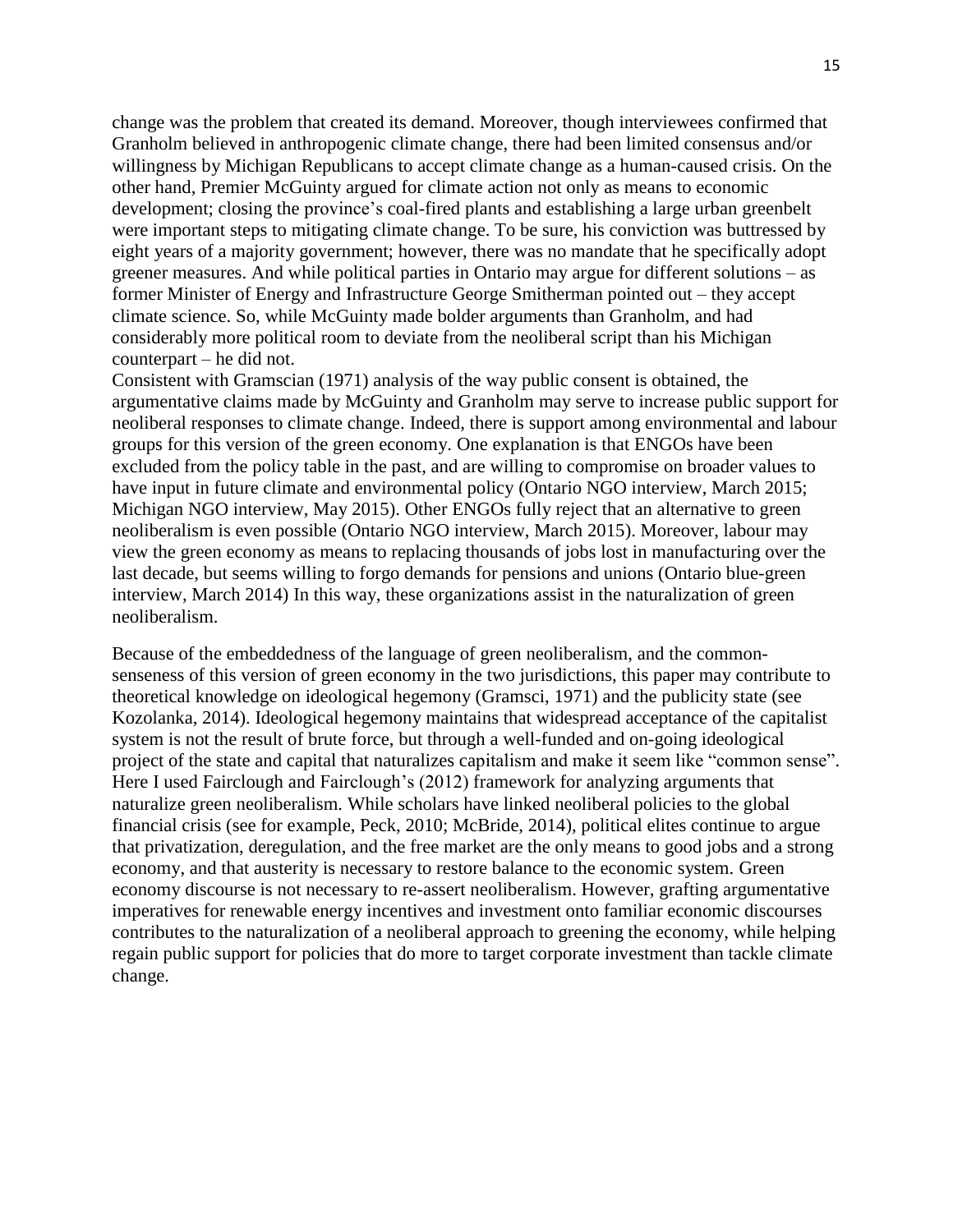## Bibliography

Blue Green Canada. (2012). Building Ontario's green economy: A road map." [report]. *Blue Green Canada.* Retrieved from [http://bluegreencanada.ca/sites/default/files/resources/GreenEconomyRoadmap\\_FINAL.pdf.](http://bluegreencanada.ca/sites/default/files/resources/GreenEconomyRoadmap_FINAL.pdf)

Cerny, P.G. (1997). "Paradoxes of the competition state: the dynamics of political globalization". *Government and Opposition*, *32*(2,) 251-274.

Cox, R. (2007). "Nature's 'crisis disciplines': does environmental communication have an ethical duty?" *Environmental Communication*, *1*(1), 5-20.

DSIRE (2015 November 19, last updated). Renewable energy standard overview: Michigan. Retrieved from [http://programs.dsireusa.org/system/program/detail/3094.](http://programs.dsireusa.org/system/program/detail/3094)

Elgie. S. (2013 February 25). "Dalton McGuinty: Ontario's greenest premier ever." The Toronto Star. Retrieved from

[https://www.thestar.com/opinion/editorialopinion/2013/02/25/dalton\\_mcguinty\\_canadas\\_greenes](https://www.thestar.com/opinion/editorialopinion/2013/02/25/dalton_mcguinty_canadas_greenest_premier_ever.html) [t\\_premier\\_ever.html](https://www.thestar.com/opinion/editorialopinion/2013/02/25/dalton_mcguinty_canadas_greenest_premier_ever.html)

Fairclough, N. and Fairclough, I. (2012). *Political discourse analysis: a method for advanced students*. (2012). New York and London: Routledge.

Finn, E. (2000). *Who do we try to rescue today? Canada under corporate rule.* Ottawa: Canadian Centre for Policy Alternatives.

Graefe, P. (2007). Political economy and Canadian public policy. In M. Orsini and M. Smith (Eds.) *Critical Policy Studies* (pp. 19-40). Vancouver: UBC Press.

Gramsci, A. *Selections from the Prison Notebooks*. (1971). London, UK: Lawrence and Wishart. Hall, S. and O'Shea, A. (2013). "Common sense neoliberalism: the battle over common sense is the central battle of our political life". *Soundings, 55*, 1-18.

Harvey, D. (2005). *A brief history of neoliberalism*. Oxford, UK and New York, NY: Oxford University Press.

Hess, D.J. (2012). *Good, green jobs in a global economy: making and keeping new industries in the United States.* Cambridge, MA: Massachusetts Institute of Technology.

Holborow, M. (2007). Language, ideology, and neoliberalism. *Journal of Language and Politics*, *6*(1), 51-73.

Humphreys, D. (2009). "Discourse as ideology: neoliberalism and the limits of international forest policy." *Forest Policy and Economics*, 11: 319-325.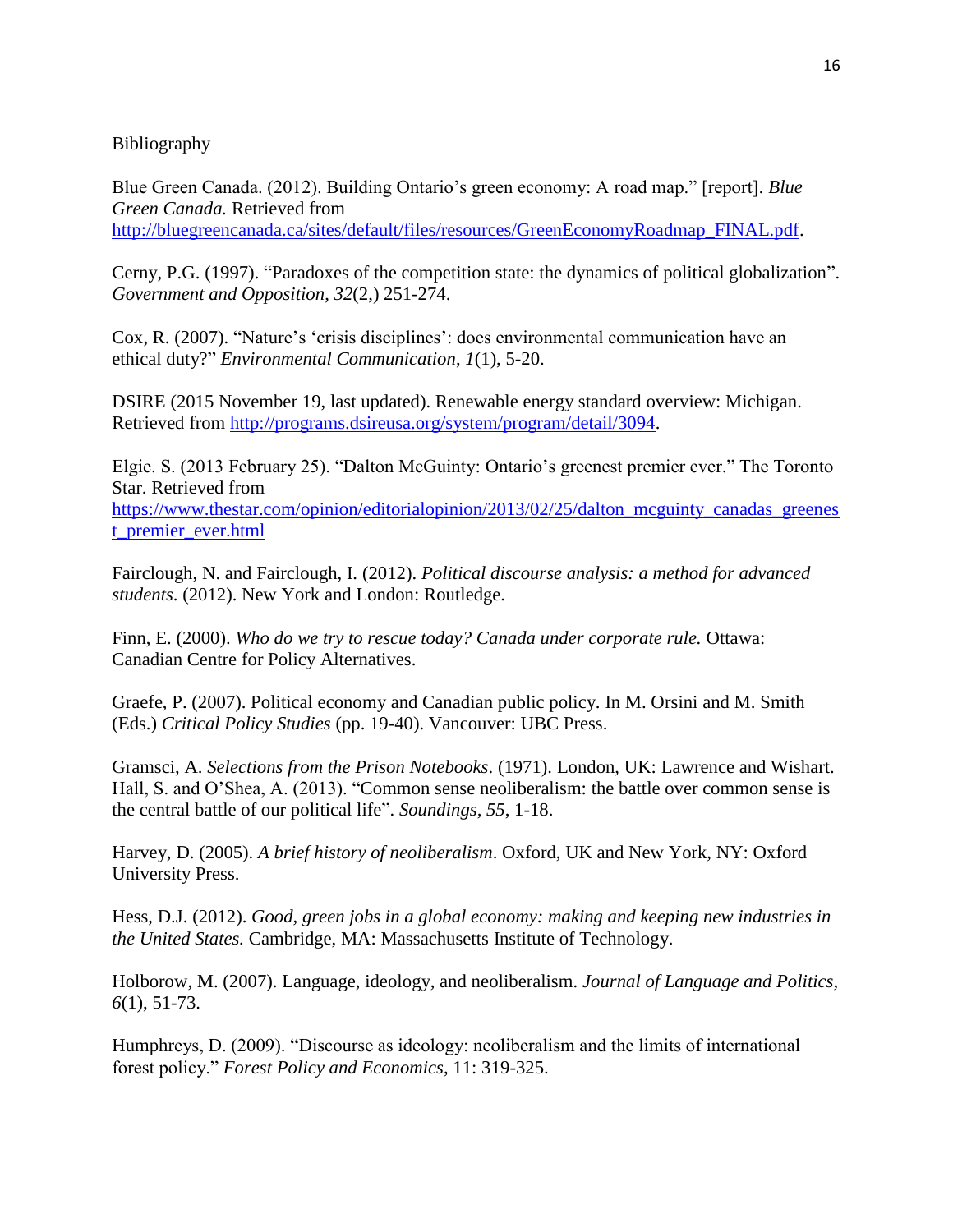James, P. (2015). *Urban Sustainability in Theory and Practice: Circles of Sustainability.* Abington, UK and New York, NY: Routledge.

Jessop, B. (2012). "Economic and ecological crises: green new deals and no-growth economies." *Development, 55*(1), 17-24.

Kozolanka, K. (2007). *The power of persuasion: the politics of the new right in Ontario.* Montreal: Black Rose Press.

Kozolanka, K. (2014a). Introduction: communicating for hegemony, in K. Kozolanka (Ed.) *Publicity and the Canadian State: Critical Communications Perspectives*. (pp. 3-22). Toronto, ON: University of Toronto Press.

Kozolanka, K. (2014b). "In whose interest? Government communication and public accountability" in K. Kozolanka (Ed.) *Publicity and the Canadian State: Critical Communications Perspectives*. (pp. 49-69). Toronto, ON: University of Toronto Press.

Lewis, C. (1992). Making sense of common sense: a framework for tracking hegemony. *Critical Studies in Mass Communication*, *9*(3), 277-292.

Martis, K. (2013 June 18). Commentary: court decision could unplug green energy mandate in Michigan." *Michigan Capitol Confidential.* Retrieved from [http://www.michigancapitolconfidential.com/18761.](http://www.michigancapitolconfidential.com/18761)

Massey, D. (2013b June 11). Neoliberalism has hijacked our vocabulary. *The Guardian*. Retrieved from [http://www.theguardian.com/commentisfree/2013/jun/11/neoliberalism-hijacked](http://www.theguardian.com/commentisfree/2013/jun/11/neoliberalism-hijacked-vocabulary)[vocabulary.](http://www.theguardian.com/commentisfree/2013/jun/11/neoliberalism-hijacked-vocabulary)

Massey, D. (2013a). Vocabularies of the economy. In S. Hall, D. Massey, and M. Rustin (Eds.). *After neoliberalism? The Kilburn manifesto.* (pp. 3-17). London, UK: Lawrence and Wishart. Retrieved from [http://www.lwbooks.co.uk/journals/soundings/manifesto.html.](http://www.lwbooks.co.uk/journals/soundings/manifesto.html)

McBride, S. (2014). "In austerity we trust," in D. Baines and S. McBride (Eds.) *Orchestrating Austerity: Impacts and Resistance* (pp. 10-20). Halifax, NS and Winnipeg, MB: Fernwood Publishing.

McBride, S. and Whiteside, H. (2011). *Private Affluence, Public Austerity: Economic Crisis and Democratic Malaise in Canada.* Halifax, NS: Fernwood Publishing.

McCarthy, J. and Prudham, S. (2004). "Neoliberal nature and the nature of neoliberalism." *Geoforum*, 35: 275-283.

Michigan Legislature. (2008). Public Act No. 295, 2008. Retrieved from [http://www.legislature.mi.gov/\(S\(sk2qcwqeqtt3dsflmmjxslex\)\)/mileg.aspx?page=GetObject&obj](http://www.legislature.mi.gov/(S(sk2qcwqeqtt3dsflmmjxslex))/mileg.aspx?page=GetObject&objectname=mcl-Act-295-of-2008) [ectname=mcl-Act-295-of-2008](http://www.legislature.mi.gov/(S(sk2qcwqeqtt3dsflmmjxslex))/mileg.aspx?page=GetObject&objectname=mcl-Act-295-of-2008)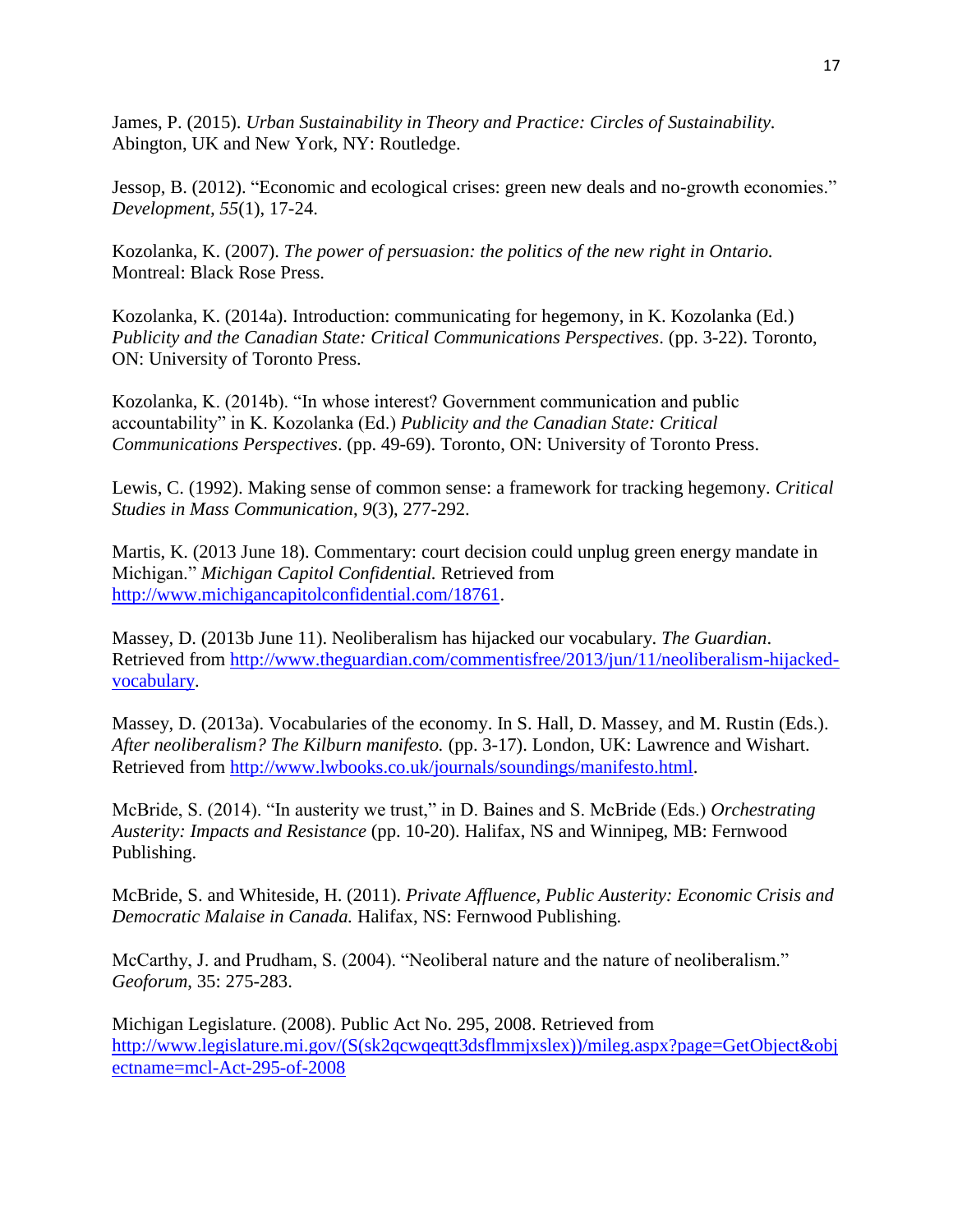Milstein, T. (2009). Environmental communication theories. In S.W. Littlejohn and K.A. Foss (Eds.). *Encyclopedia of communication theory.* Thousand Oaks, CA: Sage.

Nieto, C.C. (1997). Toward a holistic approach to the ideal of sustainability." *Philosophy and Technology, 2*(2), 41-48.

O'Connor, J. (1998). *Natural causes: essays in ecological Marxism.* New York, NY and London, UK: The Guilford Press.

Ontario Budget Speech, 2007. Delivered by the Honourable Greg Sorbara to the 38<sup>th</sup> legislature of the Province of Ontario, March 25. *Legislative Assembly of Ontario.* [http://www.ontla.on.ca/web/house-proceedings/house\\_detail.do?locale=en&Date=2007-03-22](http://www.ontla.on.ca/web/house-proceedings/house_detail.do?locale=en&Date=2007-03-22)

Ontario Budget Speech, 2008. Delivered by the Honourable Dwight Duncan to the 39<sup>th</sup> legislature of the Province of Ontario, March 22. *Legislative Assembly of Ontario.* [http://www.ontla.on.ca/web/house-proceedings/house\\_detail.do?locale=en&Date=2008-03-](http://www.ontla.on.ca/web/house-proceedings/house_detail.do?locale=en&Date=2008-03-25&detailPage=/house-proceedings/transcripts/files_html/25-MAR-2008_L015.htm#P132_20836) [25&detailPage=/house-proceedings/transcripts/files\\_html/25-MAR-](http://www.ontla.on.ca/web/house-proceedings/house_detail.do?locale=en&Date=2008-03-25&detailPage=/house-proceedings/transcripts/files_html/25-MAR-2008_L015.htm#P132_20836)[2008\\_L015.htm#P132\\_20836](http://www.ontla.on.ca/web/house-proceedings/house_detail.do?locale=en&Date=2008-03-25&detailPage=/house-proceedings/transcripts/files_html/25-MAR-2008_L015.htm#P132_20836)

Ontario Budget Speech, 2009. Delivered by the Honourable Dwight Duncan to the 39<sup>th</sup> legislature of the Province of Ontario, March 26. *Legislative Assembly of Ontario.* Retrieved from [http://www.ontla.on.ca/web/house-proceedings/house\\_detail.do?Date=2009-03-](http://www.ontla.on.ca/web/house-proceedings/house_detail.do?Date=2009-03-26&Parl=39&Sess=1&locale=en#P298_93998) [26&Parl=39&Sess=1&locale=en#P298\\_93998](http://www.ontla.on.ca/web/house-proceedings/house_detail.do?Date=2009-03-26&Parl=39&Sess=1&locale=en#P298_93998)

Ontario Budget Speech, 2010. Delivered by the Honourable Dwight Duncan to the  $39<sup>th</sup>$ legislature of the Province of Ontario, March 25. *Ontario Ministry of Finance.* Retrieved from <http://www.fin.gov.on.ca/en/budget/ontariobudgets/2010/statement.pdf>

Ontario Budget Speech, 2011. Delivered by the Honourable Dwight Duncan to the 39<sup>th</sup> legislature of the Province of Ontario, March 29. *Ontario Ministry of Finance.* Retrieved from <http://www.fin.gov.on.ca/en/budget/ontariobudgets/2011/statement.pdf>

Ontario Budget Speech, 2012. Delivered by the Honourable Dwight Duncan to the 40<sup>st</sup> legislature of the Province of Ontario, March 27. *Ontario Ministry of Finance*. Retrieved from <http://www.fin.gov.on.ca/en/budget/ontariobudgets/2012/statement.pdf>

Peck, J. (2010). *Constructions of neoliberal reason.* New York, NY: Oxford University Press.

Rose, J. (2000). *Making 'pictures in our heads': government advertising in Canada*. Westport, CT: Praeger.

"Radio Address" (2008 April 18-2010 December 10). Delivered by Jennifer M. Granholm. Transcripts compiled from *Government of Michigan*. Retrieved from [http://search.michigan.gov/search?affiliate=mi-formergovernors&query=Granholm+Radio.](http://search.michigan.gov/search?affiliate=mi-formergovernors&query=Granholm+Radio)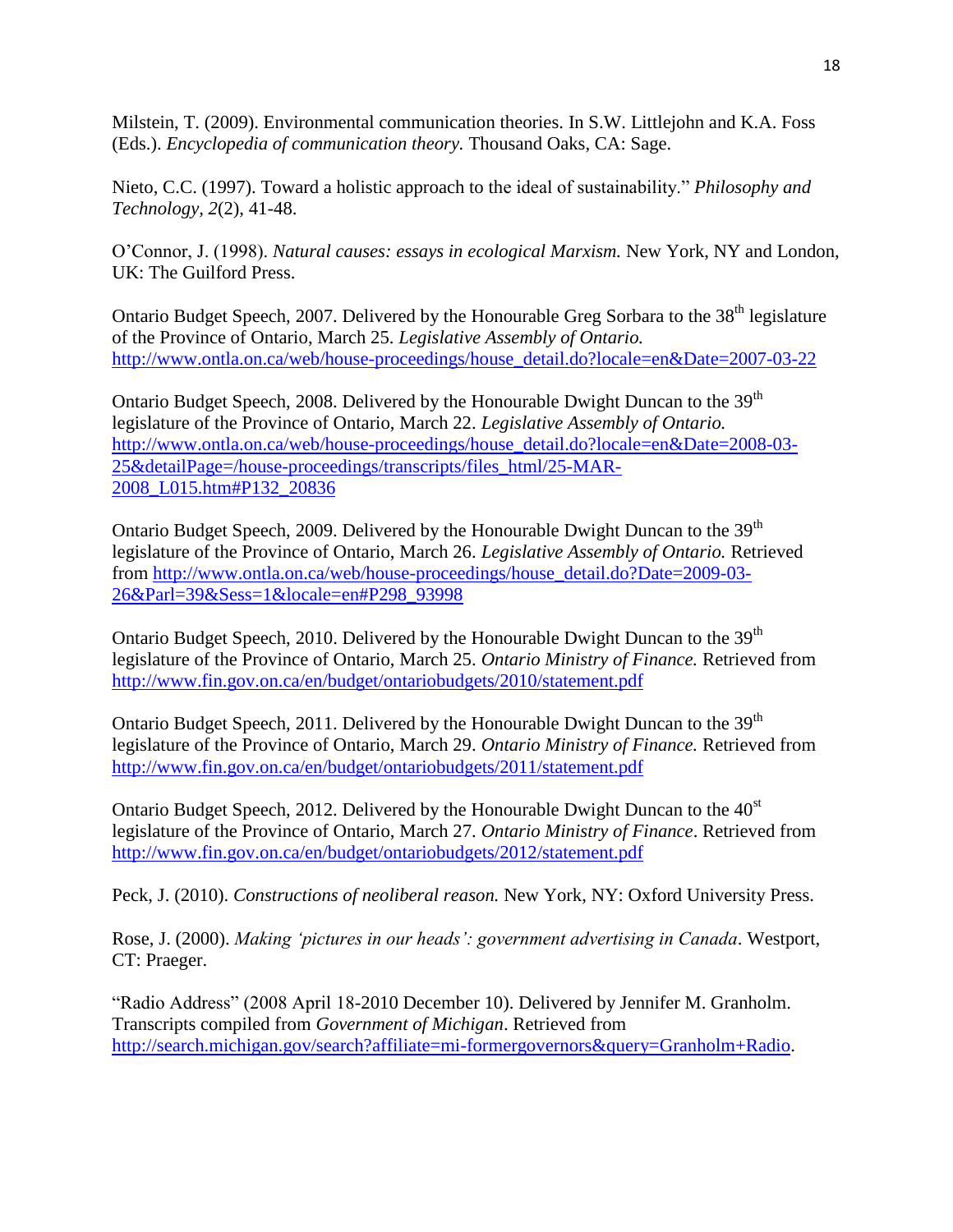Rose, J. (2010). The branding of states: the uneasy marriage of marketing and politics. *Journal of Political Marketing, 9*, 254-275.

Schmidt, V. (2011). Reconciling ideas and institutions through discursive institutionalism. In D. Béland and R.H. Cox (Eds.) *Ideas and Politics in Social Science Research.* New York, NY: Oxford University Press.

Schulman, G. (2015 December 5). "Every insane thing Trump has said about global warming." *Mother Jones*. Retrieved from [http://www.motherjones.com/environment/2016/11/trump](http://www.motherjones.com/environment/2016/11/trump-climate-timeline)[climate-timeline.](http://www.motherjones.com/environment/2016/11/trump-climate-timeline)

Sinclair, S. and Trew. S. (2015). "International constraints on green strategies: Ontario's WTO defeat and public sector remedies," in Carla Lipsig-Mumme and Stephen McBride (Eds.). *Work in a Warming World,* pp. 13-36.

Springer, S. "Neoliberalism as discourse: between Foucauldian political economy and Marxian poststructuralism." *Critical Discourse Studies*, 9(2): 133-147.

State of the State Addresses, Michigan (2007). Delivered by Jennifer M. Granholm, State Capitol, Lansing, Michigan, February 6. [transcript]. Retrieved from [http://www.michigan.gov/formergovernors/0,4584,7-212-57648\\_21981-161761--,00.html](http://www.michigan.gov/formergovernors/0,4584,7-212-57648_21981-161761--,00.html)

State of the State Addresses, Michigan. (2008). Delivered by Jennifer M. Granholm, State Capitol, Lansing, Michigan, February 3. [transcript]. Retrieved from [http://www.michigan.gov/formergovernors/0,4584,7-212-57648\\_21981-184537--,00.html](http://www.michigan.gov/formergovernors/0,4584,7-212-57648_21981-184537--,00.html)

State of the State Address, Michigan. (2009). Delivered by Jennifer M. Granholm, State Capitol, Lansing, Michigan, February 3. [transcript]. Retrieved from [http://www.michigan.gov/documents/gov/SOS2009\\_265915\\_7.pdf](http://www.michigan.gov/documents/gov/SOS2009_265915_7.pdf)

State of the State Address, Michigan. (2010). Delivered by Jennifer M. Granholm, State Capitol, Lansing, Michigan. [transcript]. Retrieved from [http://www.michigan.gov/documents/gov/SOS\\_Speech\\_310033\\_7.pdf](http://www.michigan.gov/documents/gov/SOS_Speech_310033_7.pdf)

Sum, N-L. (2009). Cultural political economy of neoliberalism: the production of negotiations of 'competitiveness' as hegemonic logic(s). In A. Saad-Filho and G.L. Yalman (Eds.). *Economic transitions to neoliberalism in middle-income countries: policy dilemmas, economic crises, forms of resistance (pp. 47-61).* London, UK: Routledge.

Speech from the Throne. (2007). Speech Delivered by at the Honourable David Charles Onley commencement of the first session of the  $39<sup>th</sup>$  legislature for the Province of Ontario. November 29. *POLTEXT.* Retrieved from<https://www.poltext.org/en/canadian-provinces-throne-speeches>

Speech from the Throne. (2010). Speech Delivered by the Honourable David Charles Onley at the commencement of the second session of the 39<sup>th</sup> legislature for the Province of Ontario,